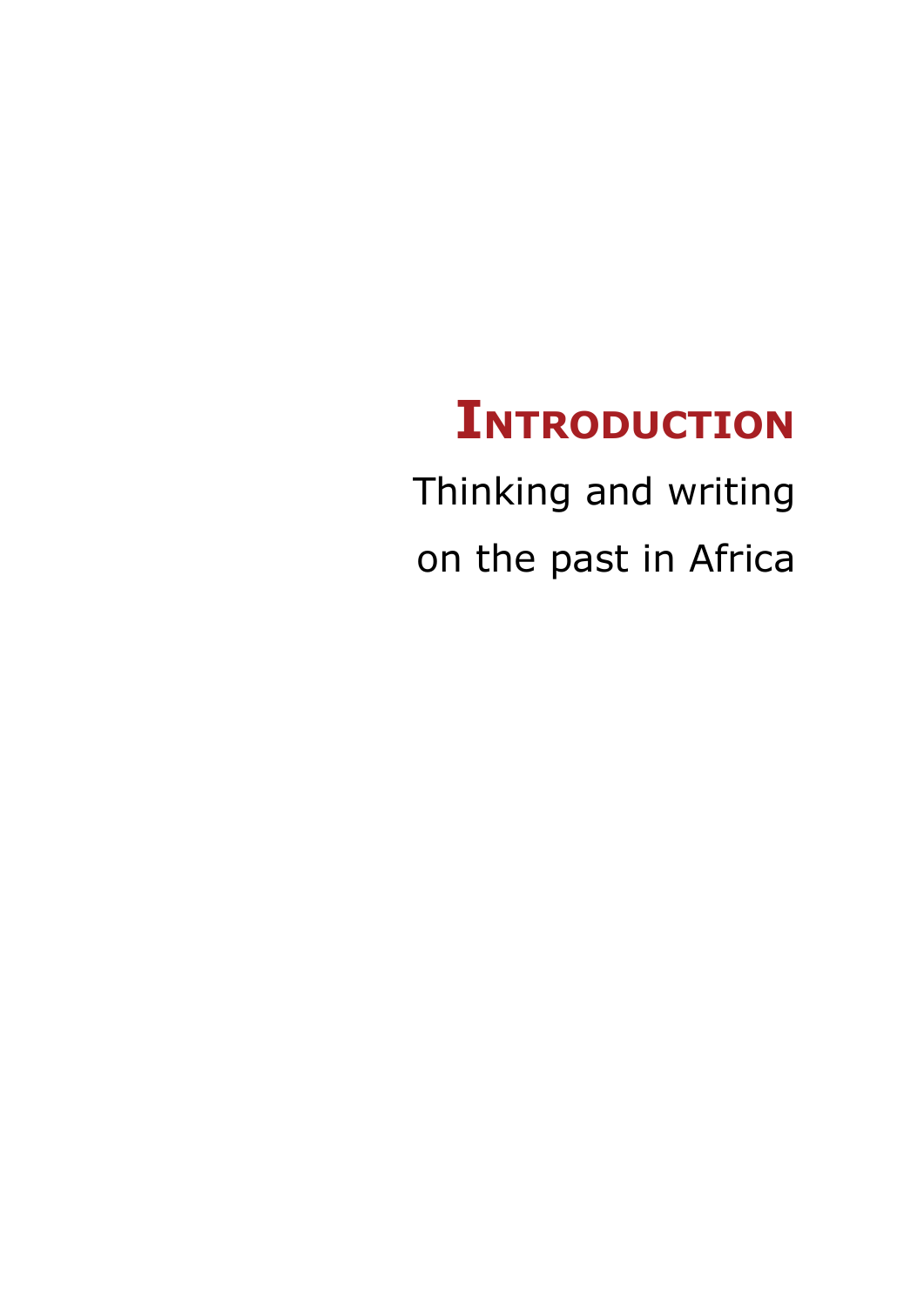#### **INTRODUCTION**

#### **Alexandre Livingstone Smith1 & Scott MacEachern2**

Is there anything to find in Africa? While the continent is generally acknowledged as the cradle of mankind, the general public is rarely aware of events following this almost mythical beginning. The African continent clearly has a past, but knowledge of this past is partial, filtered and sometimes biased. The reason for this denial of history is related to the international slave trade and the politics of colonial expansion, which certainly did not leave much room for mutual respect and enlightened exchange, but also to the fact that scientific research in colonial nations was dominated by evolutionist thought. The simplistic idea of opposing stereotypes, 'industrial/dynamic' and 'traditional/unchanging', is still strong today. Researchers most of the time find what they are looking for. History has long been a discipline devoted to only written sources, hence neglecting civilisations that are better known through other records such as archaeology. Needless to say, archaeology, like any historical discipline, is immersed within the social context in which it is practiced. Interpretation of archaeological data may therefore be affected by the interests of a researcher or of the community (s)he belongs to.

Archaeology has played an important role in political struggles across the African continent for more than a century, in very different contexts. In many countries, it has been used to build up nationalist feelings, or more generally to inculcate pride in the African past. In other cases, as at Great Zimbabwe, archaeological evidence was denied or distorted to support Eurocentric and colonialist assumptions about ancient societies. Researchers need to pay continuing attention to the social and political circumstances in which their research is undertaken and its results interpreted. The following papers should help in this respect, as they outline the history of the discipline and the state of the art from various points of view.

To start with, **John Sutton** outlines the role and the main characteristics of African archaeology. Our discipline is just one line of investigation, along with history, linguistics or anthropology, to name but a few. Looking at research designs and objectives, he distinguishes two schools: Universalists, for whom Africa is just a case study serving larger research objectives, and Africanists, whose aim is primarily the reconstruction of the African past. The needs of the latter explain how African History came to be 'written' or recorded by combining archaeology, anthropology, linguistics and local memories.

Focusing on the present situation, **Susan K. McIntosh** reviews the state of practice in archaeology, considering funding and priorities, theoretical and research agendas, project designs and stakeholder values. In doing so, she outlines the various key elements a researcher needs to take into account when conducting research on the African continent - or elsewhere. She makes it clear that a dialogue between all the

<sup>1</sup> Heritage Studies, Royal Museum for Central Africa, Tervuren, Belgium.

<sup>2</sup> Sociology and Anthropology Department, Bowdoin College, Brunswick, USA.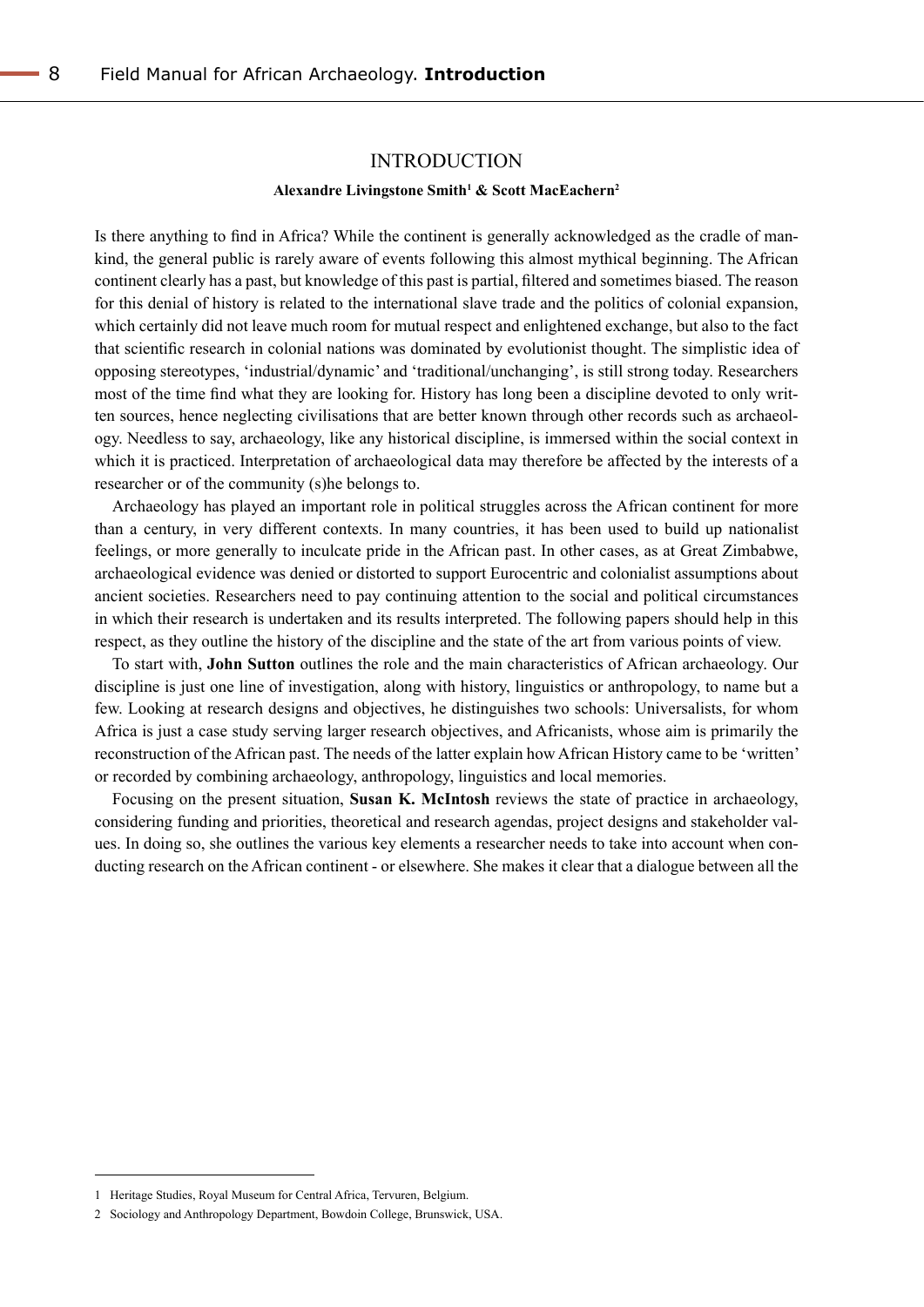parties involved in the outcome of an archaeological investigation is crucial. This means that, to comply with the tight schedule involved in grant proposals, a researcher needs to build a network with local and international parties that can be activated when a grant needs to be submitted.

**Moustapha Sall** elaborates on these questions from a West African point of view. Using Senegal as a case study, he considers the origin of archaeological research in the region and its transformation in the new independent states from the 1960s onward. He examines a series of key issues such as the cultural attribution of archaeological sites, the role of historical archaeology, heritage protection and the training of future generations of archaeologists. He emphasises the growing role of Heritage Management Studies and rescue excavations, yielding unbiased data since they are not problem oriented other than saving material traces of ancient human or hominin presence.

**Christophe Mbida Mindzie**: examines this topic from a Central African perspective. Using the example of Cameroon, he explains how archaeology, considered an auxiliary to History, was developed by a combination of political decisions which promoted Cameroonian research institutions, national research programs, and collaborations with international teams. Considering the 21st century, he examines the benefits and drawbacks of preventive and rescue archaeology development.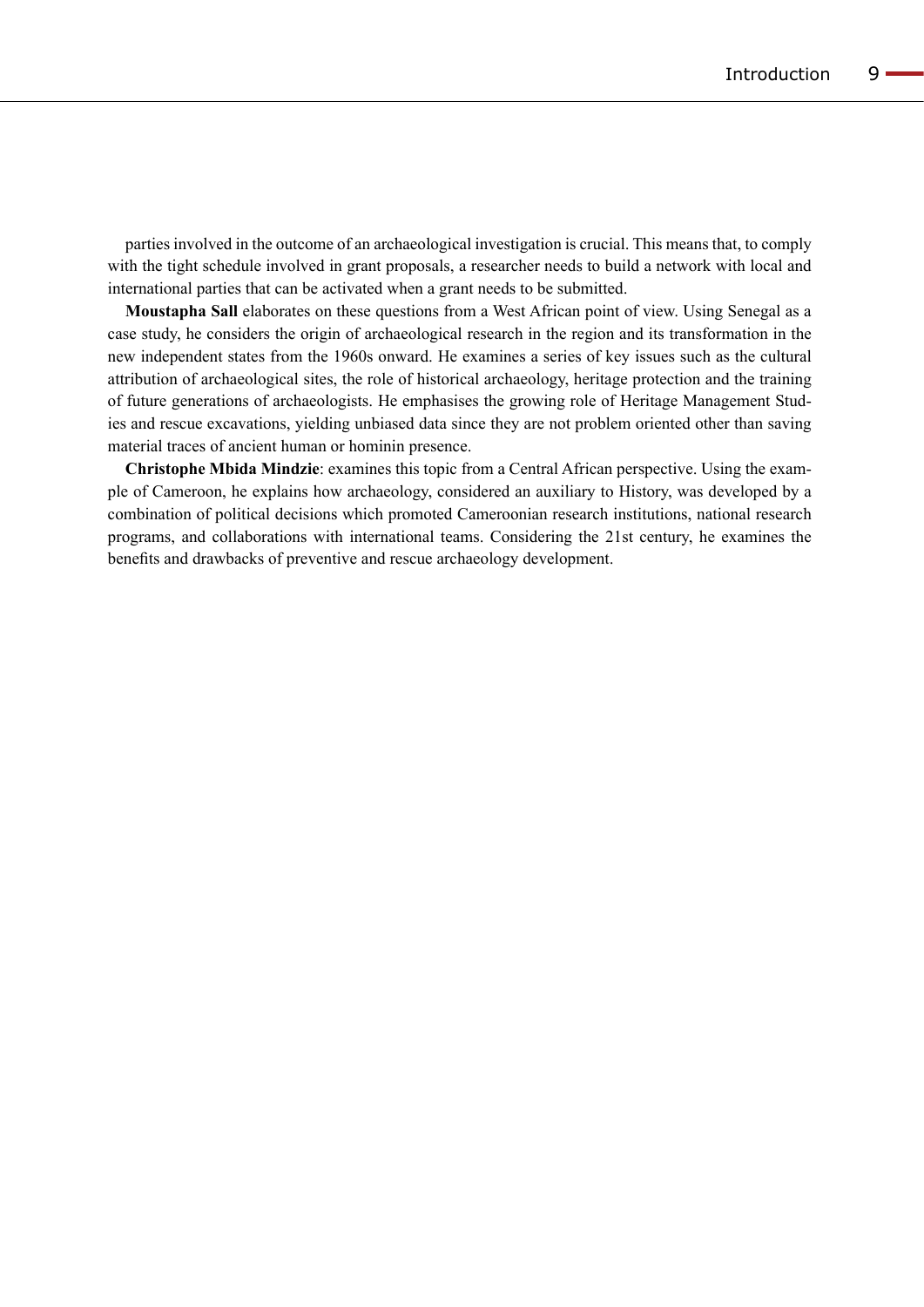## Recovering the African past: looking back from the present **John Sutton**1

Archaeology, as the study of the landscape, and of every feature visible on its surface or revealed by excavation, is essential for understanding the past wherever people live or have lived. But it is not the sole method of historical enquiry. For in probing backwards from the present, the archaeological record can be correlated with anthropological insights, especially ethnographic studies and linguistics, as well as oral testimonies and written accounts, wherever available (see also Chapter 6 this volume). This methodology of historical reconstruction from multiple approaches has been pioneered in Africa where documentary sources – the traditional mainstay of historical research in Europe – exist for few regions only before the 20th century.

#### I. ARCHAEOLOGY OF AND IN AFRICA <sup>1</sup>

Individual archaeologists involved themselves in parts of sub-Saharan Africa before 1900 (and earlier still in Egypt). But in most countries structured and sustained research had to await the final years of colonial rule (1950s/60s) or the first decades of independence. The political upheavals of that period were accompanied by a radical demand, popular and intellectual at the same time, for explaining the background to Africa's peoples and cultures in a positive way – in contrast to the diffident view of African history typical of colonial administrations and their education departments. The establishment of universities, as well as national and regional museums and antiquities services in the mid-twentieth century, opened institutional bases for a scattering of archaeologists across the continent. These pioneers, mostly expatriate at first, had each their own specialisation by region, period and theme. There were contrasts in purpose and outlook too, which have persisted as research has expanded. Putting it simply, archaeologists active in Africa belong to two schools or 'clubs' – what might be labelled the 'universalist' and the 'Africanist' traditions. The distinctions are not clear-cut; these two broad traditions are not overtly opposed. Where they differ is in their visions and agendas.

#### **A. Universalists**

The universalist school is concerned for archaeology as a worldwide academic discipline (one usually seen in North America as a division of anthropology). Accordingly it selects regions for fieldwork and promising sites for excavation, in Africa as elsewhere, for testing general hypotheses and for understanding human lifeways and adaptations from the earliest times to the recent past. These researchers do, of course, take proper note of local factors and signs of changes in the environment through time, these being central to their purpose of recognising the range of human cultures between the continents and within them. But at its purest  $-$  if one may characterise  $$ this 'club' is focussed less on Africa and its history as such than on addressing universal questions of archaeological and anthropological theory, practice and interpretation. Its emphasis is on ideas worth testing *in* Africa, rather than the archaeology – and history – *of* Africa and its parts.

Such an approach applies especially to Stone Age archaeology and palaeoanthropology, that is, the study of humans from their emergence as upright tool-making animals in Africa some two million years ago (not to overlook yet older pre- and proto-humans). As is well known, much of the field research responsible for current knowledge of human evolution, not simply physical (through discoveries of fossil bones) but also behavioural (through study of their environments, living places and tool-kits), has since the mid-twentieth century concentrated on the eastern side of Africa. Olduvai in Tanzania, with its exceptional succession of fossil-bearing deposits and Early-Stone-Age tools, is but one of many important sites (**fig. 1**). As a result, the evidence that the evolution of humanity occurred in Africa is now beyond dispute. But that conclusion is only a starting point for increasingly sophisticated questions, in which the African finds, and their detailed laboratory examinations by anatomists and other scientists, assume worldwide significance. For no one 'owns' the past; human history, from its beginning to the present, belongs to everyone.

The complex issue of expansion of humanity from Africa into Eurasia (and eventually around the globe) is

<sup>1</sup> Oxford graduate; former director, British Institute in Eastern Africa, Nairobi; former professor of archaeology, University of Ghana, Legon.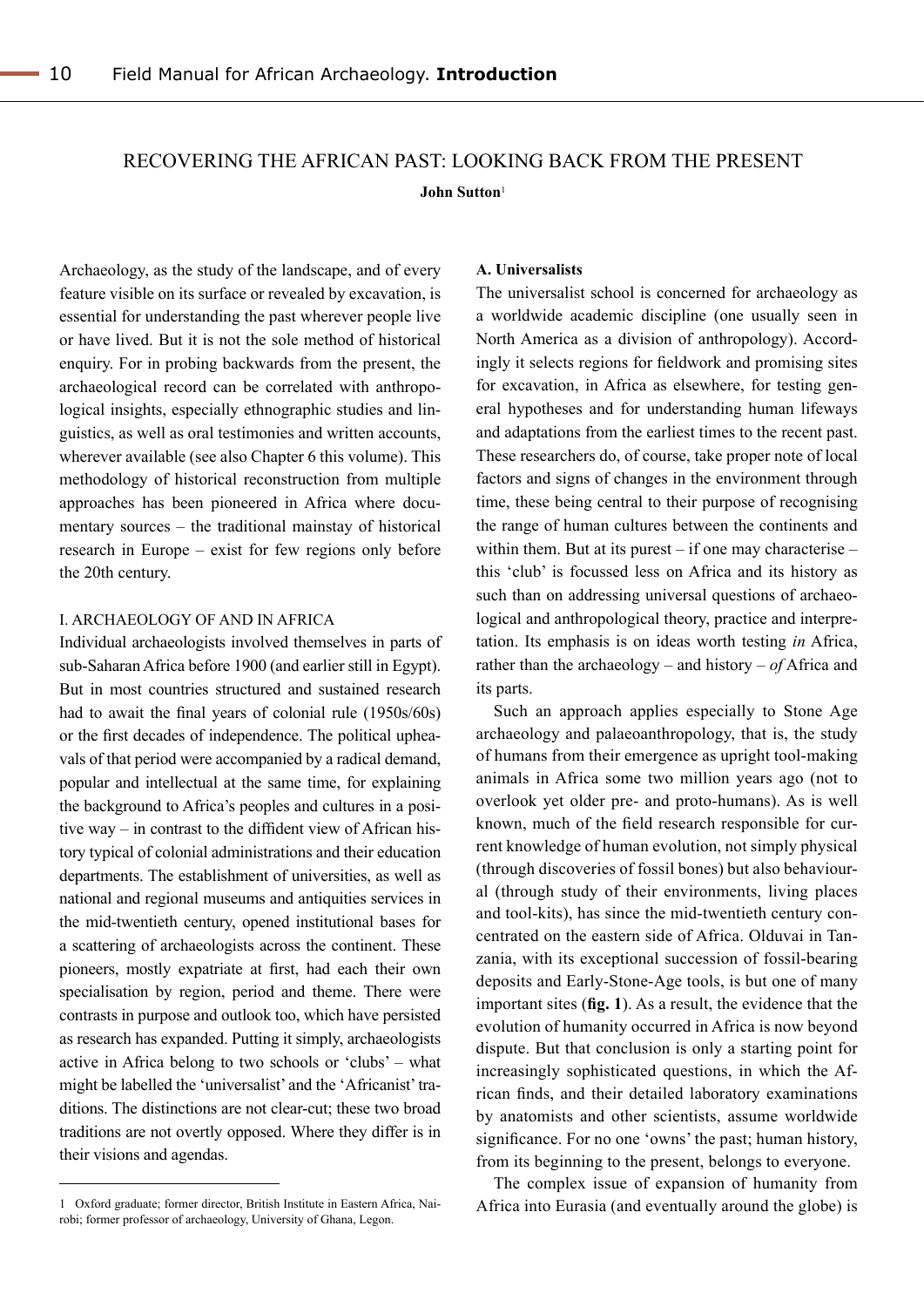

**Fig. 1**. Two million years of evolving human history revealed at Olduvai Gorge (northern Tanzania), a massive erosion gully cutting through 100 meters of successive Pleistocene layers, including volcanic ash and tuffs. Most of these deposits had formed in shallow alkaline lakes, a situation ideal for bone fossilisation. The site achieved international fame in the late 1950s through the discoveries in the lowest strata (by Louis and Mary Leakey) of fossil remains of *Australopithecines* and *Homo habilis*. (Photo © J. Sutton.)

of obvious interest to people everywhere. Moreover, it has now become clear that such 'Out of Africa' movements happened more than once. The first occurred hundreds of thousands of years ago, involving pre-*sapiens* humans with Early-Stone-Age traditions of manufacturing and using tools for everyday living dependent on gathering and hunting. Eventually their descendants were superseded by modern humans (*Homo sapiens*), an advanced species which also evolved within Africa and developed more versatile cultures and behaviour (including, so recent research suggests, artistic sense and skills). Offshoots of *Homo sapiens* spread into Asia less than a hundred thousand years ago – only 'yesterday' in overall human history – and reached more distant continents much later still.

This broad picture emerges partly from fossil found in Africa as well as in Eurasia at the same time, and their dating in laboratories (equipped for the latest isotopic measuring processes of carefully collected samples), but also from recent advances in comparative genetics (especially DNA). The details, naturally, are in flux as research continues. That involves not only teams of archaeologist and geologist fieldworkers, but equally palaeontologists and anatomists for studying the fossils and conferring with geneticists (based in museums and medical faculties around the world) as well as the dating laboratories. Thus the search for archaeological remains of early *Homo sapi-*



**Fig. 2**. Rubbish dumps, a key to the history of town settlements, as at Ntusi (western Uganda), a centre of sorghum cultivation surrounded by a specialised cattle grazing zone, c1000-1400 AD. Two 5-metre dumps – known as 'Ntusi male' and 'female' – testify to an organised system of disposal of domestic refuse, notably cattle bones, charred sorghum seeds and broken pots, and illustrate the balanced agricultural and herding economy. The pasturing of the finest cattle in these rich undulating grasslands is recalled in the regional traditions of gods and heroes. (Photo © J. Sutton.)

*ens* in Africa, that is for fossilised skeletal materials and, equally important, associated Stone Age finds and their contexts (environmental, climatic etc), is – like that for the evolution of the genus *Homo* over the preceding one, two and more million years – an international concern, relevant to public thirst for knowledge worldwide. Research in a single continent, whether in archaeology or any other science, cannot be isolated from the world at large.

## **B. Africanists**

The second tradition of archaeologists active in Africa – the more avowedly Africanist school – is not a formally separate 'club'; in fact, some might deny a real distinction. Nevertheless, there is a contrast in outlook and emphasis. Whereas the first school consists of specialists at work on all types of sites (and of all ages too) which happen to be *in Africa*, the other's concern is for the archaeology *of Africa*, with a commitment to 'rediscover', region by region, bit by bit, the *history* of the continent and its *existing* peoples and cultures within their environments. And these environments, it should be emphasised, are those which the same populations have helped create over time, particularly by clearing land for cultivation of various crops and grazing by their cattle and other livestock. That means concentrating on a relatively short time-scale, stretching back centuries or the last few millennia, usually with marginal concern for the Stone Age.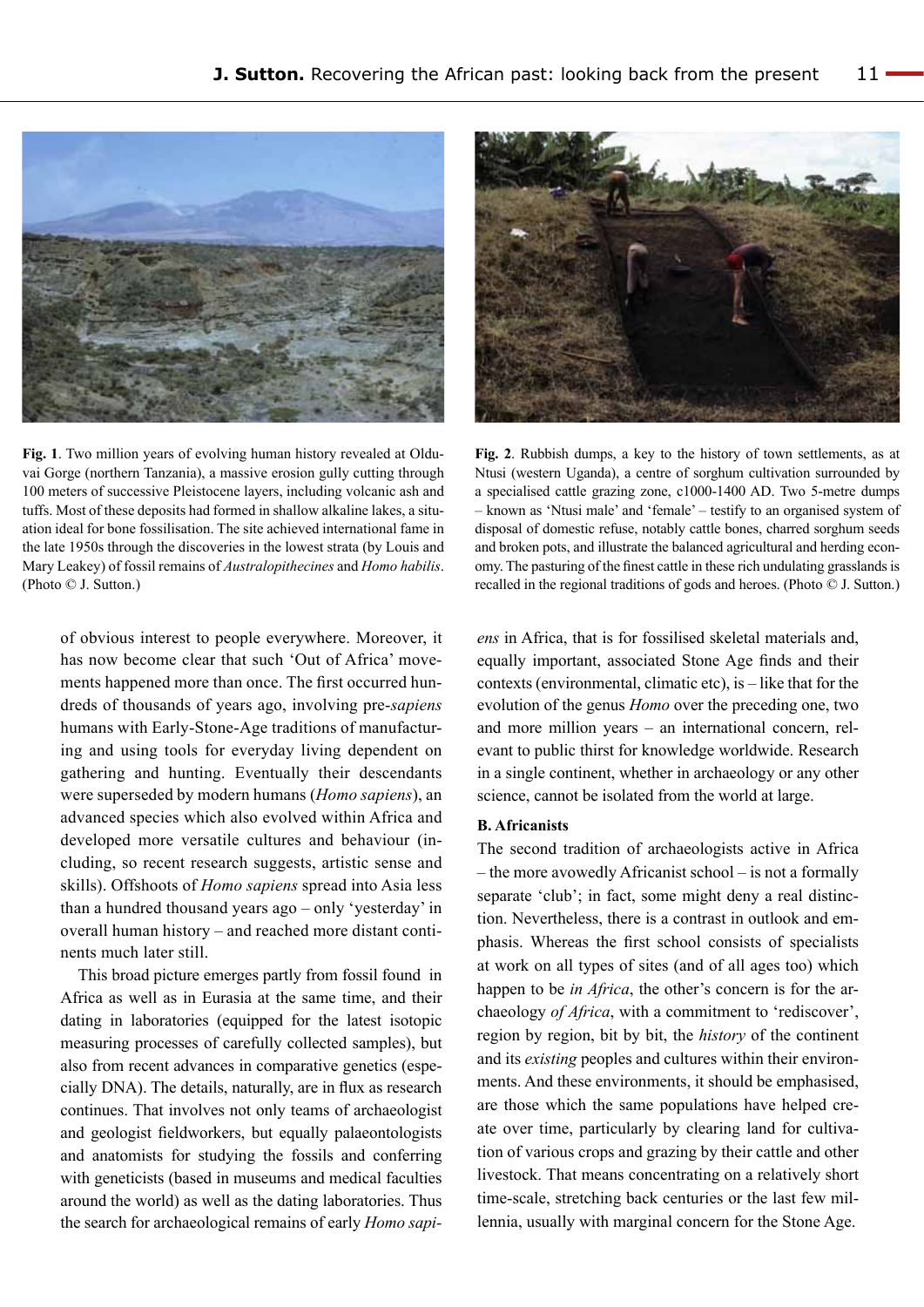This impetus for researching the background to the present African populations emerged, effectively, in the 1950s/60s as the clamour for independence from colonial rule reverberated around the continent. In that situation it was only natural that popular demands extended beyond mere politics to the spheres of culture and education. In short, a new vision of Africa and its people was being called for, with priority for the writing of histories – continental, national and regional, including those of particular ethnicities and ancient kingdoms. This was the start of an intellectual revolution, seeing that before independence the notion of *pre-colonial* African history had been generally dismissed as impossible owing to the lack of 'sources' (meaning written documents in the established tradition of European thinking). For what had been labelled 'History of Africa' in colonial-era schools concentrated on foreign explorers, traders, Christian missionaries, soldiers and eventually administrators, in which African people figured secondarily, almost as an afterthought. By the same colonial mentality, instances of enlightenment, development, technical initiative, political sophistication or what was vaguely called 'civilization' were explained as having reached Africa by some process of diffusion from outside. That image of Africa had to change!

The reason for the former entrenched 'Eurocentric' bias was not a lack of research on African societies but, rather, one of vision and direction. For, from the beginning of the twentieth century many parts of the continent had proved fertile ground for anthropological recording – by colonial administrators, missionaries and, in time, trained academics. The quality of their formidable published output was variable, but the finest studies contain informative and perceptive accounts of individual African societies at that time, as well as detailed grammars of their languages. Thus these pioneering field anthropologists ensured that a vast amount of invaluable documentation has been saved for posterity. However, their perspective was generally not so much historical as ethnographic, that is, focussed on describing the 'traditional' culture and institutions of each so-called 'tribe', as if these existed in an essentially changeless present-past. Not surprisingly, for the spirit of the 'African awakening' of the 1950s/60s, such a static and patronising image of pre-colonial Africa and its peoples looked seriously inadequate. The need now was for a dynamic vision, one charting historical development and duly recognising indigenous African initiatives and achievements – an endeavour which would engage an emerging generation of African scholars. As for research method, the old excuse of the sparsity of written materials could no longer be acceptable. New sources and techniques of historical enquiry needed to be identified and explored. An obvious way forward was to examine the landscape, searching for signs of former settlement and activity on the ground, in other words to turn to archaeology – especially of what came to be called the African Iron Age (see **figs**. **2** and **3a & b**).

## II. AFRICAN HISTORY: COMBINING EVIDENCE FROM ARCHAEOLOGY, ANTHROPOLOGY, LAN-GUAGES AND LOCAL MEMORIES

This archaeological commitment, from its patchy first efforts of the mid-twentieth century in western, central and eastern Africa, thus focussed on the existing populations of Africa and how they had come into being. It endeavoured, with the help of local informants as well as available ethnographic knowledge, to probe backwards through the preceding generations, to 'open a window' as it were into the past and especially to grasp any available chronological clues. The perspective, therefore, was on discovering the background to the present over recent centuries or, in some cases, the last thousand years or more. If that sounds vague, it is because in the 1950s and 60s so little was documented or dated – the radiocarbon method being new and barely tested then – that the horizons of research initiatives were hazy. In fact, enthusiasm and speculation were apt to race ahead of solid research results, with the agenda being driven by general historians (their fashionable catchphrases and all) and by popular and educational demand, as much as by the few archaeologists on the ground. Sites were selected for excavation by their prominent features (for example mounds of different types or unclear purposes, walls interpreted rightly or wrongly as fortifications, and village settlements identified by broken pottery eroding out), or again places reputed to have been royal capitals, according to traditional authorities. Thus, despite rather haphazard beginnings, what was labelled 'Iron Age' or sometimes 'historical archaeology' developed across Africa; and, as a sub-discipline, it soon distinguished itself from so-called 'prehistory', the domain of Stone Age specialists. The emphasis on the working and use of iron – some two thousand years old in parts of sub-Saharan Africa,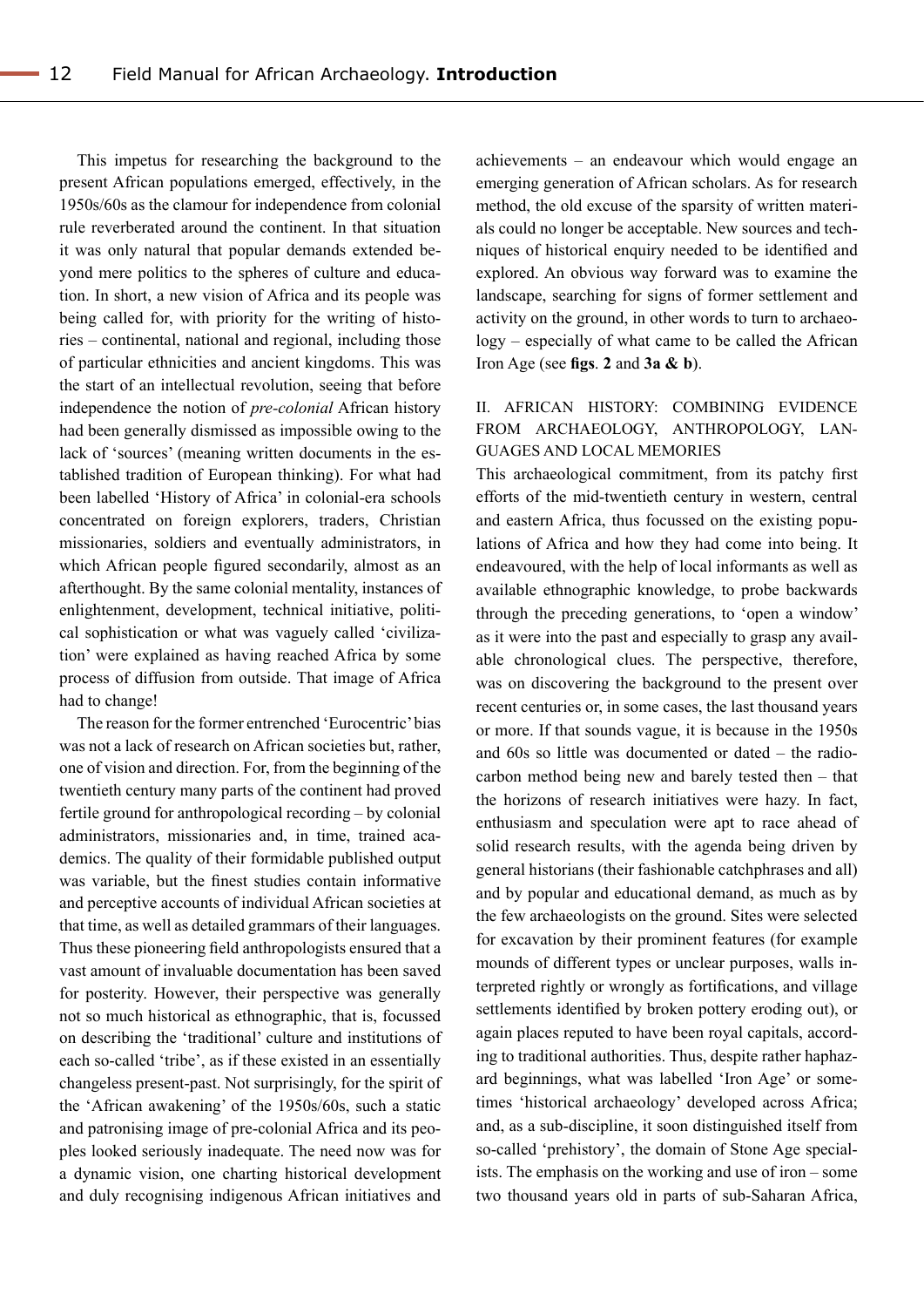

**Fig. 3**. Town walls and their gates: rules of entry and exclusion, symbols of power and the pride of history. **(a)** Surame (north-western Nigeria), a capital of the Kebbi kingdom of 16th-17th centuries surrounded by double concentric stone walls. A century after Surame's desertion, the site was rediscovered by the Fulani jihadists – 'These ruins are like nothing we have seen before' – and inspired them in building their new capital at nearby Sokoto.

**(b)** Zaria, the capital of the former Hausa kingdom of Zazzau, conquered by the Fulani jihadists in the early 19th century and reduced to an emirate within the Sokoto empire. Like other old Hausa cities, it boasts stretches of prominent walls (typically built of sundried brick) with guarded gateways. But the heavy gates reinforced with iron strips have long gone, and the case for protection and conservation of what remains is obvious. (Photos  $\odot$  J. Sutton.)

as became clear with improved handling of radiocarbon testing – and equally on the development of regional agricultural (and also pastoral) economies, set the scene for more systematically designed research across the continent in the following decades.

Certain of the practitioners concentrated essentially on the archaeological sites and finds and in reporting them in specialist monographs and journals (including those published by learned societies in several African countries). Others, committed to 'outreach', tried interpreting the results more broadly and maintaining close rapport with the History schools in the new African universities, as well as in European institutions (where valuable library, archival and museum collections were attracting increased attention, spurred by the growing popularity of African Studies, especially in North America). Moreover, dialogue was encouraged with scholars in other disciplines relevant to the pre-colonial past. These comprised, in summary, oral traditions (and 'folklore') and surviving written references (in Arabic and European languages); and anthropology generally defined, but particularly ethnography (with details of social organization, economy and material culture, recorded 'tribe'

by 'tribe'), and especially comparative linguistics. This last discipline has proved enormously important not only in charting historical relationships between communities over time, but equally valuably, through attention to sound- and meaning-shifts, for documenting cultural and economic innovations (from crops and agricultural methods to technology and trade), and the order in which such developments and their expansions occurred.

While truly multi-disciplinary field projects were few at first, what mattered was the emerging principle of combining these varied approaches for reconstructing pre-colonial African history. In retrospect, some early cross-disciplinary exercises were conceived too narrowly and simplistically. For instance, excavations undertaken at shrines or claimed capitals (notably in the interlacustrine region of East Africa), in the hope of verifying legendary names and confirming the dating of specific events through recitations of oral traditions and lists of kings, would now appear rather naive. But in time Africanist archaeologists – and historians generally – have learned from social anthropologists to be less concerned about the literal accuracy of oral testimonies (and equally of written ones too), or regarding them sim-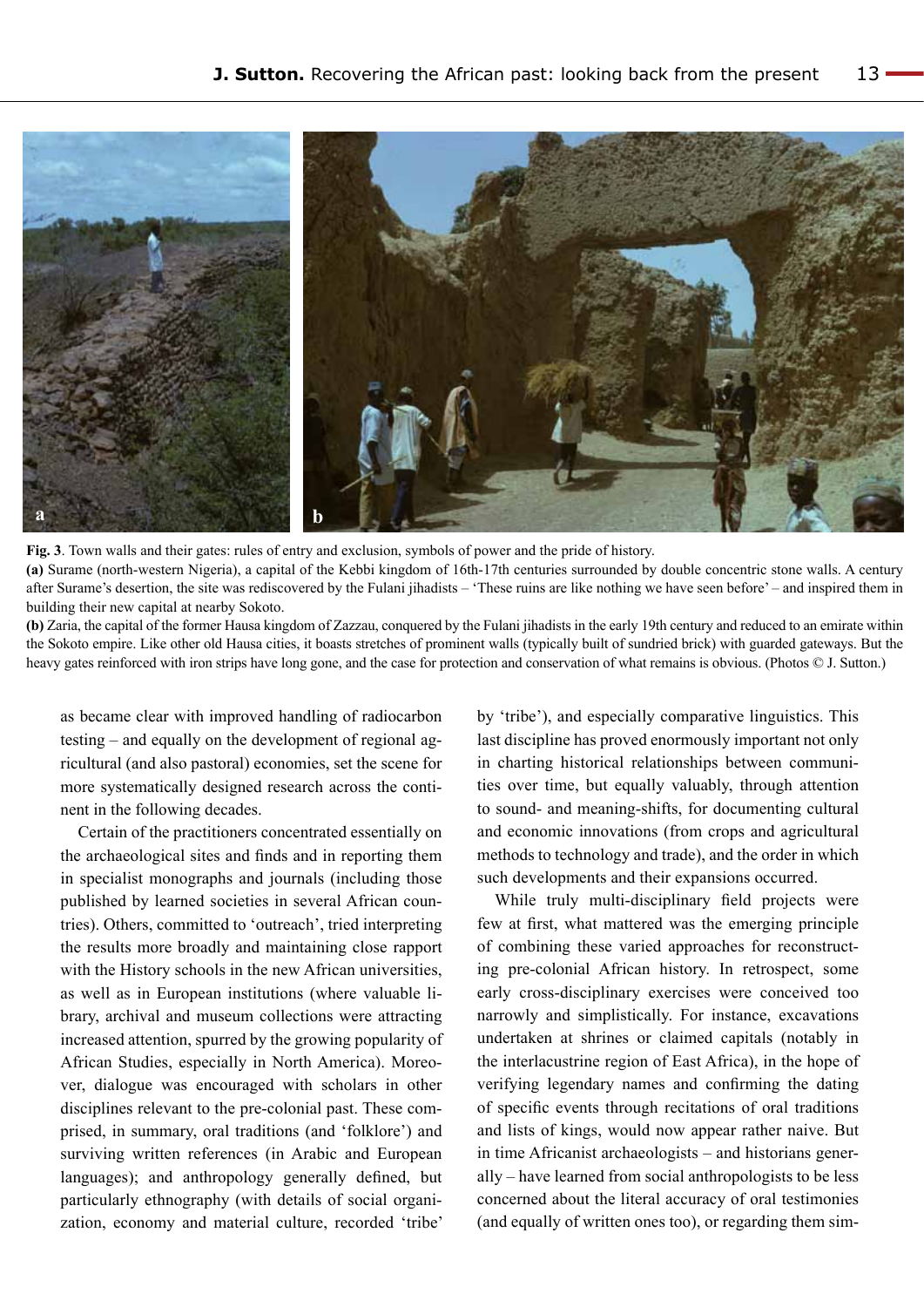

**Fig 4.** Ethnography and Archaeology: terraced and manured sorghum fields. **(a)** existing (crossed by path for villagers and small cattle), Konso (Ethiopia); **(b)** abandoned 200-300 years ago, Nyanga (Zimbabwe). (Photos © J. Sutton.)

plistically as sources of dated 'facts'. Instead, they have come to appreciate the deeper significance of traditional lore and the realm of so-called 'myth' for understanding both the present and the past of societies and their cultures. Indeed, although the human sciences in Africa are no longer monopolised by anthropologists, the latter – and their cumulative work – play an essential role in modern historians' thinking. Archaeologists take note!

This particularly holds when drawing on ethnography, especially aspects of material culture, for interpreting archaeological findings. Some earlier attempts to compare specific settlement features and household items, as recovered by excavation, with existing 'traditional' examples (of house types, pottery styles, ironworking etc.) may, in retrospect, look facile and crude, being too selective while overlooking essential context. This is where a perceptive anthropologist's eye and ear could have offered a corrective. But recognition of previous inadequacies does not mean that ethnographic analogy should be eschewed as a way towards understanding the findings from excavations (**fig. 4**).

For, implicitly at least, all archaeological interpretations, whether of whole sites or landscapes or of individual objects recovered, rely on reasoning from the present. More explicitly, tentative conclusions can often be tested by suitably designed experiments, especially if undertaken with the cooperation – intellectual as well as manual – of the local community. Essential here, for comparative purposes and regional historical reconstruction, is the indigenous terminology for each material item, process or even concept, which means that the exercise needs a linguist with local experience or at least a sensitive translator. Some of the most fruitful of such ethno-archaeological projects have extended into detailed studies of rural villages, their compounds and building methods in action, as well as their land use, year-round agricultural strategy and crops, and the associated technology. Thus, with proper handling and without undue sentimentality – which means rejecting the nostalgic vision of a 'traditional', unchanging Africa before foreign intervention – one may begin to discern both 'the past in the present' and 'the present in the past', and, by broadening the perspective, the place of Africa in world history.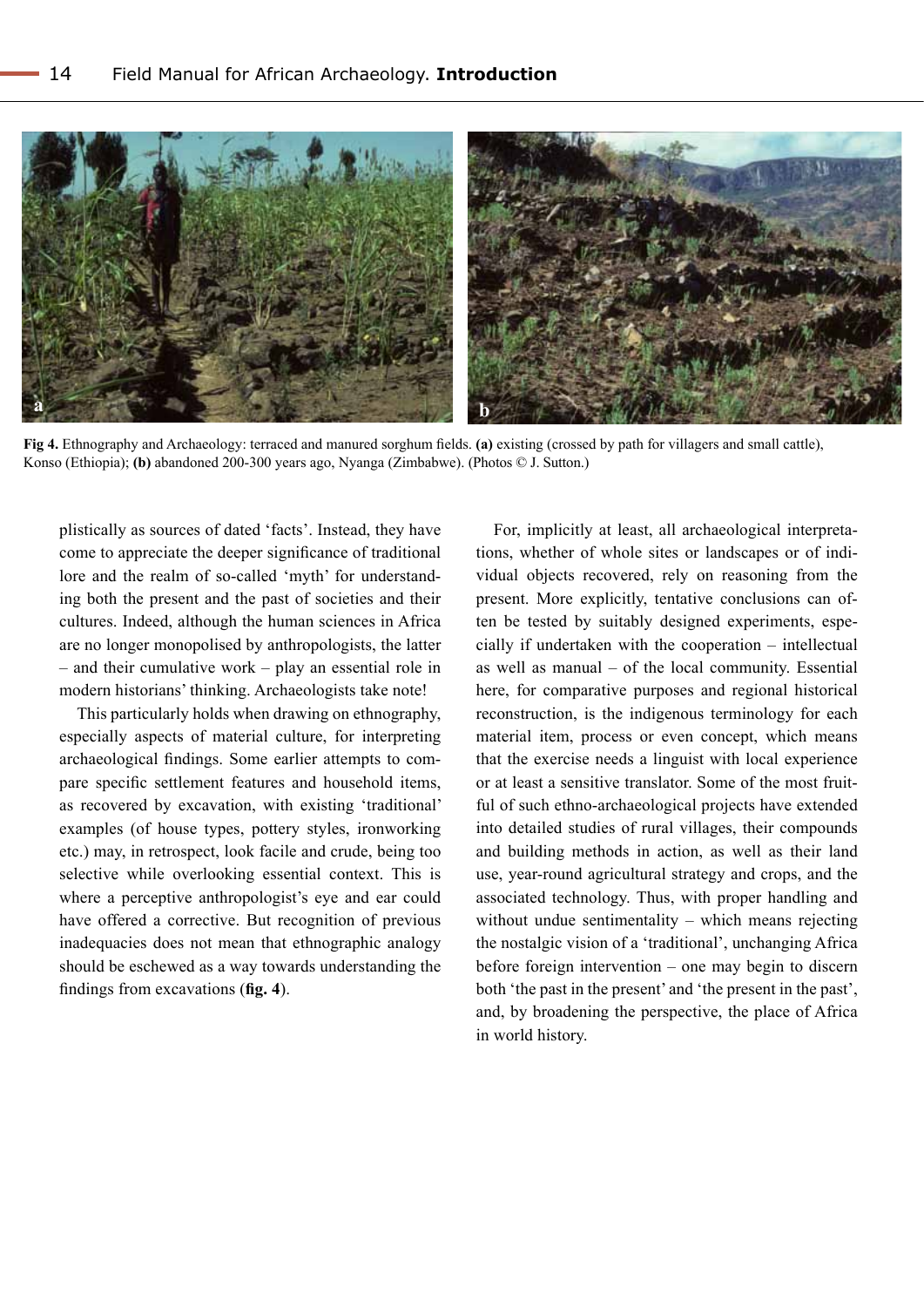## ARCHAEOLOGY IN AFRICA: WHO OR WHAT SETS THE AGENDA? **Susan Keech McIntosh1**

For anyone wishing to undertake archaeological research in Africa, there are opportunities galore to provide pioneering insights in unstudied areas, to establish basic chronological frameworks and create reference databases, or to revisit sites excavated in prior decades and expand existing information. The ratio of practicing archaeologists to habitable land mass in Africa is staggeringly low. In some countries (e.g., Guinea Conakry, Guinea Bissau), there are no professional archaeologists in universities or government offices; at the other pole, uniquely, is South Africa, with numerous and diverse archaeological expertise and well-funded research carried out in numerous institutional contexts. Countries such as Senegal, Morocco, Egypt, Kenya, Botswana, Nigeria, and Ghana occupy positions more or less midway between these two poles.**<sup>1</sup>**

The development of archaeology within Africa has been highly uneven, varying from country to country as a function of local colonial and post-independence experiences with professional training, institution-building, and funding. This is also the case for our knowledge of Africa's past. Certain time periods and geographical areas have been favored for study, while vast sectors of Africa remain uninvestigated. This uneven, profoundly partial landscape of knowledge can be attributed to three dominant factors (Stahl 2004):

1. The questions archaeologists choose to investigate, which are underlain by all manner of assumptions about the nature of African societies past and present; 2. How sites are valued or identified as 'significant' – a factor clearly related to the first factor;

3. Access to funding for fieldwork, analysis and publication, archaeological training, and institutional frameworks providing facilities, support, and the rationale for archaeological research.

Archaeological agendas in Africa have been, and continue to be, fashioned on the basis of implicit or explicit applications of theory and theory-laden concepts, almost all of which originated outside the continent. During the colonial period, the Enlightenment historical narrative of social and technological progress was deeply embedded in the Three-Age system that was transposed with

only partial success to Africa. The colonial, imperial enterprise was well-served by the belief that Africa was an unprogressive continent, timeless and unchanging. 'As we see them today, thus have they ever been', Hegel proposed. The primary theoretical framework deployed by the small number of archaeologists in the colonial service from the 1930s onward was culture history, a descriptive approach to identifying normative material culture groupings. Thought by some to be a value-neutral approach to the past, culture history in fact had little in its conceptual toolkit to explain culture change. Rather, it often relied on diffusion and migration to account for change, and exogenous influences were regularly invoked to account for technological innovation or monumentality – from Great Zimbabwe to the megaliths and tumuli of the western Sudan.

After independence, the focus of archaeology shifted in most countries away from universal histories/prehistories, into which Africa had figured marginally, to local and national histories. Profoundly aware of the loss of traditional histories and oral traditions that had occurred during the colonial period, Africans in many countries turned to archaeology as a primary mechanism to regain and re-establish their pasts. In these countries, a nationalistic archaeology focussed on recent periods – from the origins of food production through to the trans-Atlantic era – emerged. Part of the new agenda for archaeology was refuting the view of Africa as an unprogressive backwater. The processual paradigm of the 'New Archaeology' that developed in England and America in the late 1960s and 1970s, with its emphasis on explaining endogenous culture change, was well-suited to this new agenda, despite the shortcomings that would be critiqued by the post-processualists beginning in the 1980s. British and American researchers in several countries worked within the processual paradigm and began to train students. Throughout most of Africa, however, culture history continued as the dominant framework for both local archaeologists and foreign researchers from different countries throughout western Europe. Robertshaw (1990) provides details on the differential development of theory, practice and archaeological research agendas in different regions of Africa during the colonial and post independence pe-

<sup>1</sup> Rice University, Houston, USA.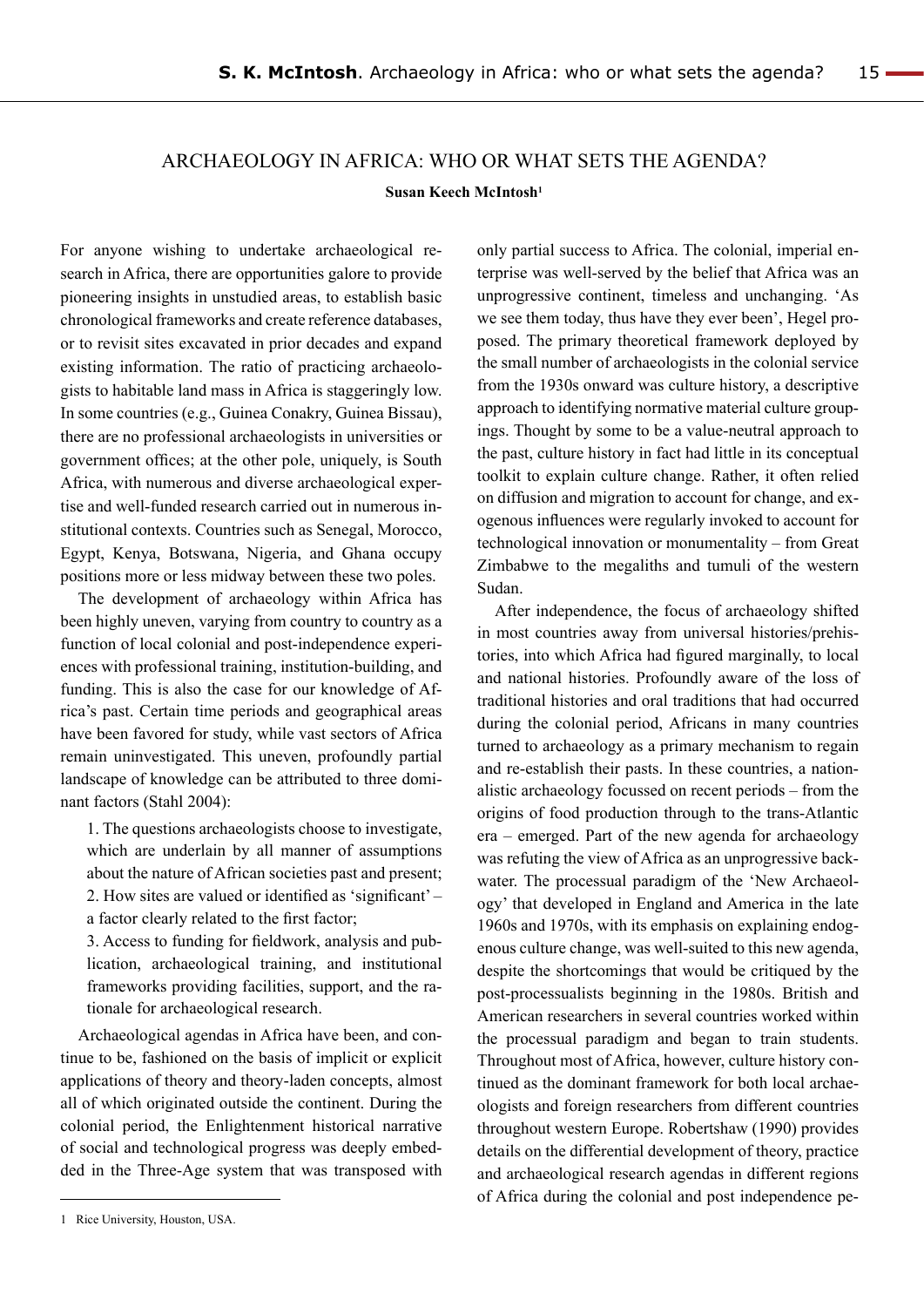riods. A number of African countries sent students for archaeological training in the then USSR and Soviet bloc countries including Poland, but Soviet archaeology never significantly shaped archaeological agendas, as it funded very few archaeological projects in Africa.

#### I. FUNDING AND ARCHAEOLOGICAL PRIORITIES

The African archaeologists I interviewed for this chapter were clear that money drives agendas in African archaeology. Externally-funded projects account for the majority of archaeological research in many countries, and the agendas are set by European and North American researchers as they write their grant proposals.

Within individual African countries, internal agendas and priorities for archaeological research, conservation of archaeological sites, and rescue work depend on institutional contexts, professional capacity and infrastructure, all of which reflect current and historical funding levels. Heritage management, linked to tourism, is often the best developed sector, but decisions about archaeological heritage may be in the hands of government employees with management background rather than archaeological training. National legislation regarding development and cultural resource management opens another research avenue in certain countries, where CRM occupies a tiny but growing aspect of archaeology. In most countries, trained archaeologists located in universities and government entities such as Institutes of Human Sciences or Directorates of Monuments and Museums provide the primary personnel for archaeological fieldwork. Depending on the country, these archaeologists may be stymied by weak antiquities legislation or lack of enforcement, not to mention low to non-existent levels of funding for their own research and for field training for students. It is not uncommon for research and training funds for entire archaeology departments in Africa to range from several hundred to less than \$5000 per year. Under such circumstances, foreign projects may provide a very welcome opportunity for both research partnerships with local archaeologists and field training for local university students. One difficulty that can arise is the disconnect that often exists between the government directorate that issues permits for archaeological research and the relevant university archaeology faculty. Although assigned a government 'homologue' who earns a *per diem* for participating in the project, a foreign researcher often needs to reach out personally to colleagues in university archaeology departments in order to locate faculty collaborators and students interested in gaining fieldwork experience. Ideally (and circumstances are often less than ideal), these contacts and conversations will be initiated as the project is being formulated rather than after the project has been funded. The chance for students to work on some of the project materials for master's theses or student papers may also be appropriate and greatly appreciated.

#### II. THEORETICAL AGENDAS

Theory is fundamental to archaeological agendas and influences the kinds of questions we ask about the past, the observations and data that we consider relevant, and the interpretations we offer. Whether or not we acknowledge and make explicit our theoretical orientation, it undergirds all of our archaeological activities. Concerns with theory making and its articulation with the formulation of research questions, research design, data collection and analysis, and the evaluation of interpretations or hypotheses were foregrounded in the New Archaeology in the 1960s and 1970s. Subsequent decades have seen an explosion of archaeological theories, accompanied by shifts (styled as 'turns') in orientation and preoccupation: the 1980s brought the 'critical turn' (variously described as the literary, reflexive, post-modern, post-structural, or interpretive turn); linguistic, somatic, and material turns, and (most recently) the ontological turn have followed. Most of these shifts originated in disciplines other than archaeology. Indeed, some have accused archaeology of having no theory of its own, relying instead on mining other fields for new ideas and constructing bridging arguments to operationalize them for archaeological data (Yoffee & Sherratt 1993). A diversity of interpretive frameworks, each presenting a different 'window of observation' on the archaeological past, appeared in rapid succession from the 1970s onward: economic, ecological, behavioral, spatial, symbolic, structuralist, post-structuralist, evolutionary, Annaliste, cognitive, feminist, social, and landscape archaeologies, among others. The primary producers of this shifting theoretical landscape were and are academic archaeologists in Britain and North America, where the political economy of knowledge production favors the theoretical innovator who can build a following. The prize is status, conferred by citation counts and job offers from influential, well-funded departments where particular theories gain adherents among networks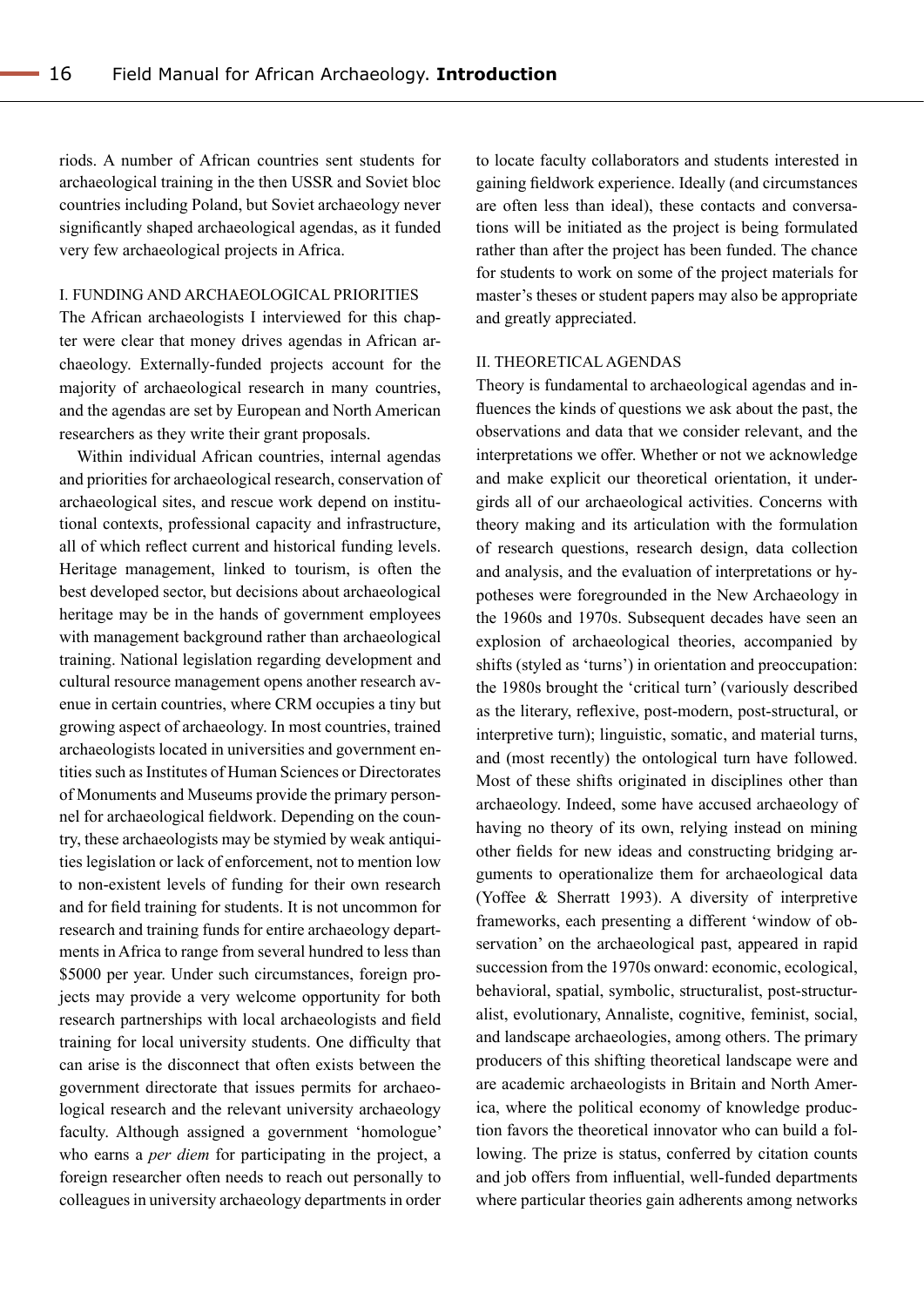of colleagues and graduate students. The objective of these theoretical engagements is of course an expanded, preferably transformed understanding of various pasts. Whether particular theories achieve this, or whether they are merely transitory shifts in fashion may not become apparent for some time (Trigger 1990).

The African archaeologists I interviewed are keenly aware that archaeological theory is externally derived and that foreign researchers generally set their own agendas. Their assessment is that, in general, local archaeologists in their universities don't concern themselves much with theory. In some cases, the 'Eurocentric' nature of theory is cited as a rationale for ignoring it, resulting, ironically, in minimal engagement with the development of theories more appropriate for African data. Outside of South Africa, it is primarily archaeologists with recent North American or European Ph.D.s who incorporate theoretical considerations actively and self-consciously in their teaching and research. Their concern is to encourage more explicit framing of research questions by students and more critical thinking about the kinds of data collection and analysis needed to address those questions.

## III. RESEARCH AGENDAS, PROJECT DESIGN, AND STAKEHOLDER VALUES

Whatever the theoretical orientation or research agenda of a foreign-funded project, a key element must be a research design, crafted in advance, that takes into consideration the range of stakeholders in the project and the social interests involved. For an approach to research design that integrally incorporates stakeholder interests along with the demands of an academically rigorous field archaeology, there are few guides better than Martin Carver's *Archaeological Investigation* (2009). He reminds us that 'archaeological investigation is powered by design, linking what is done with its purpose, reconciling the diverse agendas that fieldwork must satisfy, balancing its objectives, its ability to read the ground, its social context…[W]ithout a…project design, a field archaeology project must be judged at best inept, at worst unethical.'

A useful concept here is Carver's (2009) 'value-led archaeology', which evaluates the different values placed on a particular site or landscape that is the proposed tar-

get of research. Potential stakeholders range from local and descendant communities to national and even global interests, all of which need to consulted and acknowledged alongside academic interests, ideally as part of the research design. Meaningful dialogue that is respectful of stakeholder concerns and viewpoints can open up new ways of thinking about the research and suggest valuable collaborations. It cannot eliminate conflict where various interests collide, but it can and should be an arena to demonstrate openness, sensitivity, and good faith. Wherever possible, research design and implementation should strive to create additional value for local stakeholders, including archaeologists, students, and community members, through active engagement, collaboration, and sharing of information. A project design should be a consultation document, containing 'proposed programmes designed to serve research, conservation, and other interests. Its importance lies in its acknowledgement that historic resources are about to be expended and that we seek broad consent. Its utility lies in the exercise of deciding exactly what to do and costing it. Its social purpose is to take field research out of its academic enclave and to place it at the heart of the modern community.' (Carver 2009).

#### REFERENCES

Carver, M.O.H. 2009. *Archaeological Investigation*. London: Routledge.

Robertshaw, P. (ed.). 1990. *A History of African Archaeology*. Portsmouth: Heinemann.

Stahl, A.B. (ed.). 2004. *African Archaeology: A Critical Introduction*. Hoboken: Wiley-Blackwell.

Trigger, B. 1990. *A History of Archaeological Thought*. Cambridge: Cambridge University Press.

Yoffee, N. & Sherratt, A. (eds). 1993. *Archaeological Theory: Who Sets the Agenda?* Cambridge: Cambridge University Press.

I am grateful to the archaeologists who agreed to be interviewed about archaeological funding, theory, and agendas in their home universities and countries: Drs Ibrahima Thiaw (Senegal), Zacharys Anger Gundu (Nigeria), Benjamin Kankyapeng and Wazi Apoh (Ghana), Morongwa Mongosthwane (Botswana).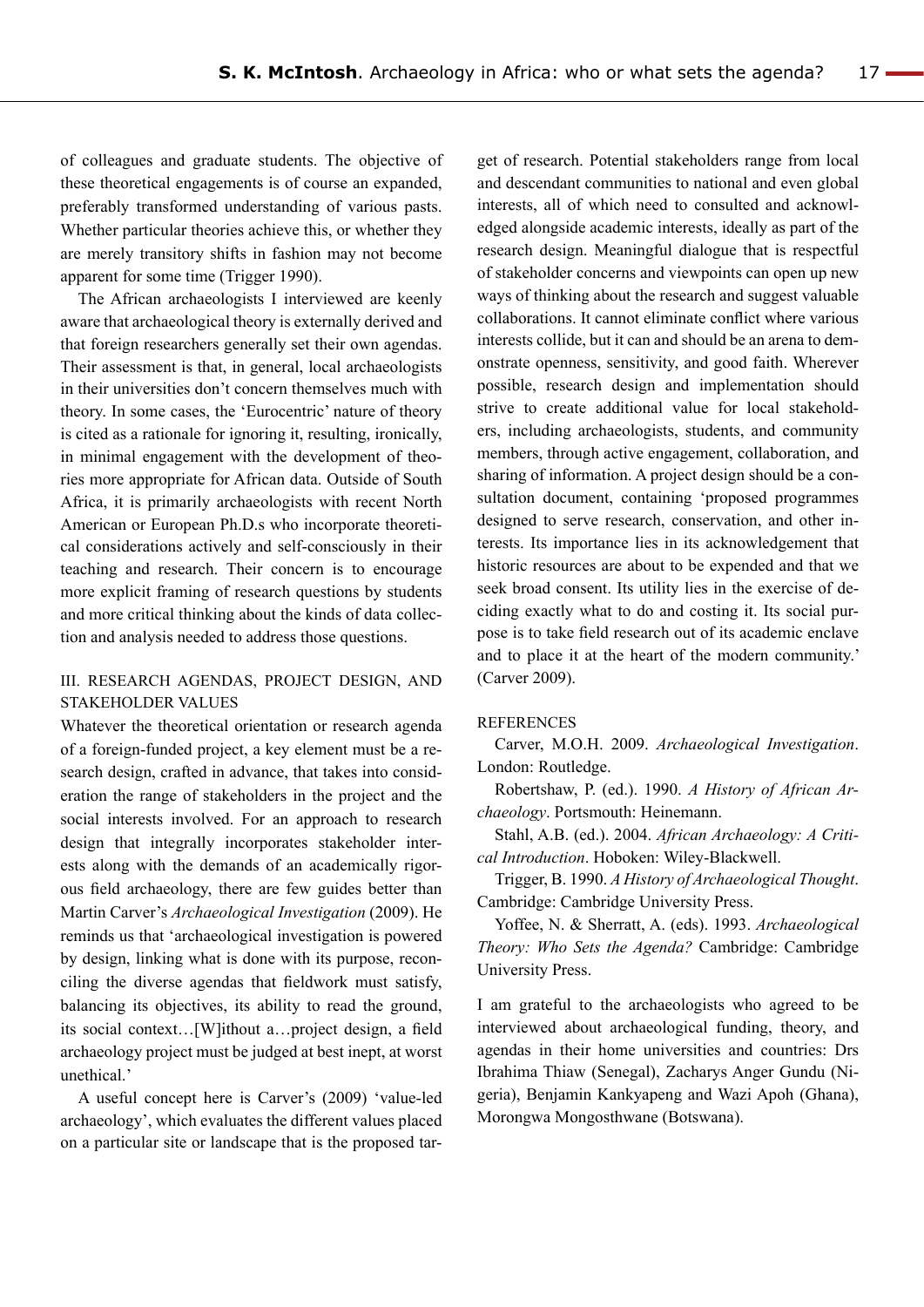## academic Research in west africa: the case of Senegal

**Moustapha Sall**1

#### **INTRODUCTION**

In West Africa, as in other countries on the continent, archaeology was introduced by European colonial administrators and doctors. The founding of the Institut français d'Afrique noire (IFAN) in August 1936 reflects this influence. Established in Dakar, this federal institute covered all of French West Africa and became a genuine focal point for research (mandatory depositing of all discovered materials). These ambitions gave rise to research campaigns, but also to academic bulletins (*Bulletins de l'IFAN* and *Notes africaines*) that publicised all such discoveries in West Africa and above all enhanced the value of sites. Enthusiasts in Senegal thus became interested in remains for a variety of reasons. Some wanted to reconstruct part of the history of the Senegal River's middle valley, others to solve the mystery of megaliths, still others to establish the origin of hundreds of shell middens on the coast.

Since this (colonial) period, research campaigns have focused on the precolonial past and fall under three chronological benchmarks. The first campaigns, by amateurs such as de Mézière, Jouenne and Joire, contributed to the discovery of sites and the identification of cultural and technological behaviours. In the 1970s and 1980s, the first professional research teams were formed by the same foreigners and joined by nationals in the context of their individual academic studies, with marked interest in Palaeolithic, Neolithic and protohistoric sites.

Even though this research contributed to the discovery of sites, the academic approach of archaeology paid little attention to societal issues. Taught to very few students, the discipline was characterised by its isolation and silence on the debates of the time (Egyptian origins and identities of Senegambian populations). This interest in links between archaeological remains and populations generated its first data in the 1970s. Ethnologists, during a long, wide-ranging campaign to survey village traditions, became pioneers of inventorying the archaeological landscape, producing the current map

of protohistoric sites (Martin & Becker 1974; **fig. 1**). However, during the second half of the 1980s, advances were made both in methodology and interpretation. In addition to a traditional approach, progressive recourse to other methods (ethnography, history) in the study of Iron Age sites helped show that these stones, waste piles of waste materials, mystical places and haunted (in popular perception) cemeteries are veritable libraries quite capable of telling the history of each site and transcending current ideological representations.

## I. past and archaeology: the example OF SENEGAL

The settlement history of Senegal is marked by the presence of several archaeological (prehistoric, Neolithic and protohistoric) sites.

Of these cultures, we will approach those related to the Iron Age (protohistory) and that have attracted the most research. Indeed, in addition to the work of pioneers such as Bonnel, de Mézières and Monod, nonarchaeologists (ethnologists) identified four categories of cultural behaviour of ancient populations. The first, covering many sites in the country's north, particularly in the Senegal River valley, is the 'ancient Sereer village zone'. The second, 'shell midden zone', is related to eating habits (gathering and cooking molluscs and disposing of their shells) and is characterised by an accumulation of disposed shells and its reuse for funerals. The third, 'tumulus zone', encompasses many sand mounds in the central-west. The fourth includes significant megalithic circles and scree circles.

Although this inventory helped prove the extent of archaeological remains, it sparked debate over the definition of an archaeological culture. An interesting reading of this archaeological landscape shows one area reserved exclusively for housing (ancient villages of the Senegal River valley), another area for eating (shell middens), and two areas for burial (tumuli and megaliths) albeit with different burial styles. Even if the approach of these non-archaeologists was subject to criticism, there is no question that professional archaeologists, though driven by differ-

<sup>1</sup> Department of History, FLSH, Ucad, Dakar, Senegal.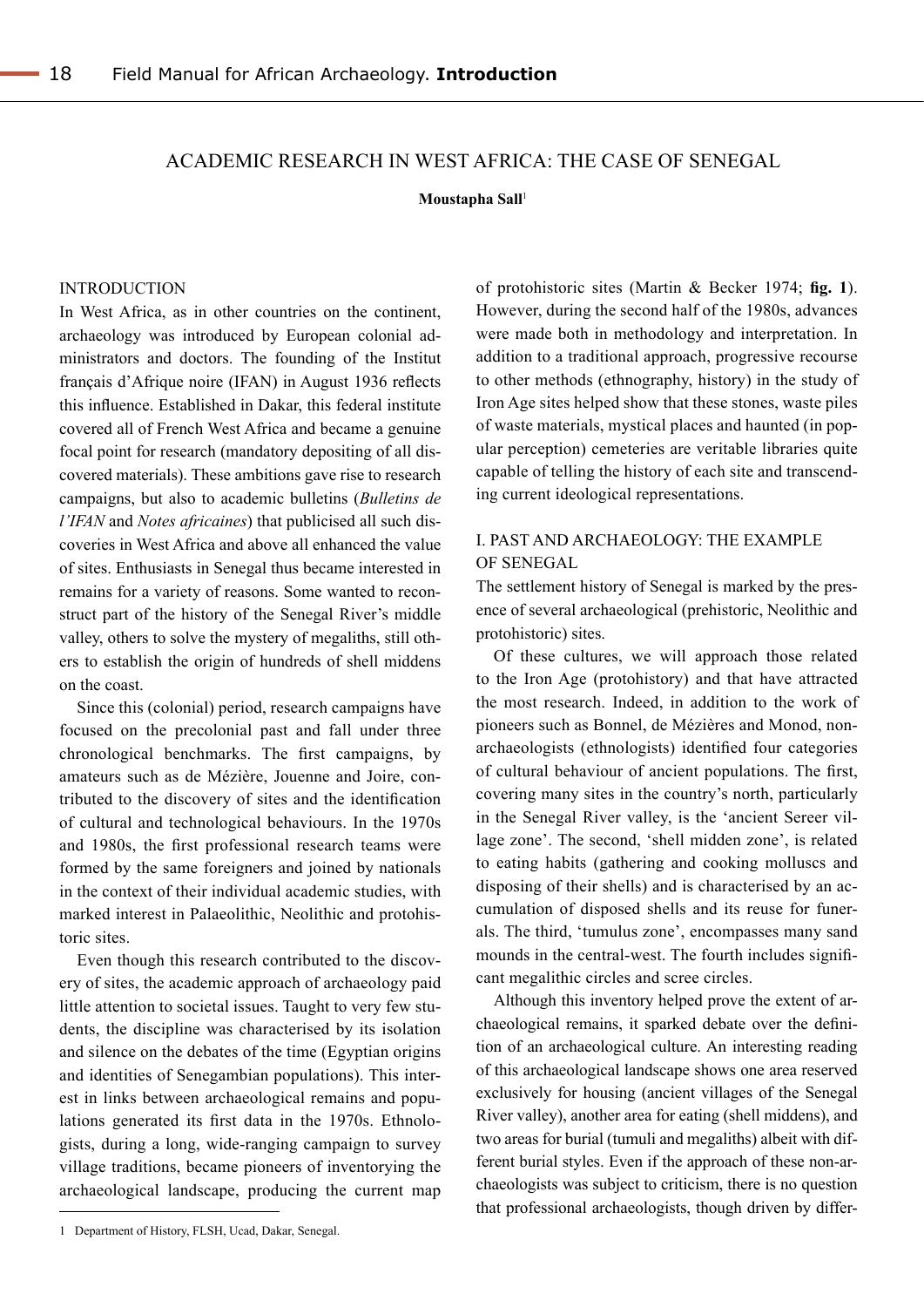

Répartition des vestiges "protohistoriques" du Sénégal

**Fig. 1**. Archaeological zones inventoried by ethnologists. (© M. Sall) Legend below: distribution of 'protohistoric' remains in Senegal. Legend top right, from top to bottom: ancient villages and iron smelting furnaces, earthen tumuli, megaliths, shell middens and excavated sites.

ent interests and having profound differences of opinion, subsequently strove to conduct their research within these divisions. The characterisation of the Senegal River valley sites (McIntosh & Bocoum 2000) is a perfect example. The same is true for the megaliths and tumuli, with a separation between housing and funerary sites.

Dating this archaeological landscape helped place each site chronologically. The occupation of the middle valley of the Senegal River dates from the first millennium A.D. to modern times; the megaliths from the 4th century BC to the 16th century; the tumuli to no later than the 13th century. The central-west shell middens accumulated between the 7th and 13th centuries AD, whereas those in the south accumulated over a longer duration, from 200 BC to the present day (de Sapir 1971).

## **A. Cultural attribution**

As for identifying the people who created these sites, a brief overview shows that several methods were used. Ethnologists resorted to the local traditions of certain populations and to analogies between the cultural behaviours, morphology and functions of certain sites in order to attribute most of them (ancient villages of the Senegal River valley, tumuli, and shell middens of the central-west) to Sereer populations. The archaeologists mention no link between the megaliths and any cultural group (Sall 2005).

Other archaeologists took advantage of the variability of discovered materials (especially ceramics) to place certain sites in political, historical and social contexts (Thilmans & Ravisé 1980). Applying the generic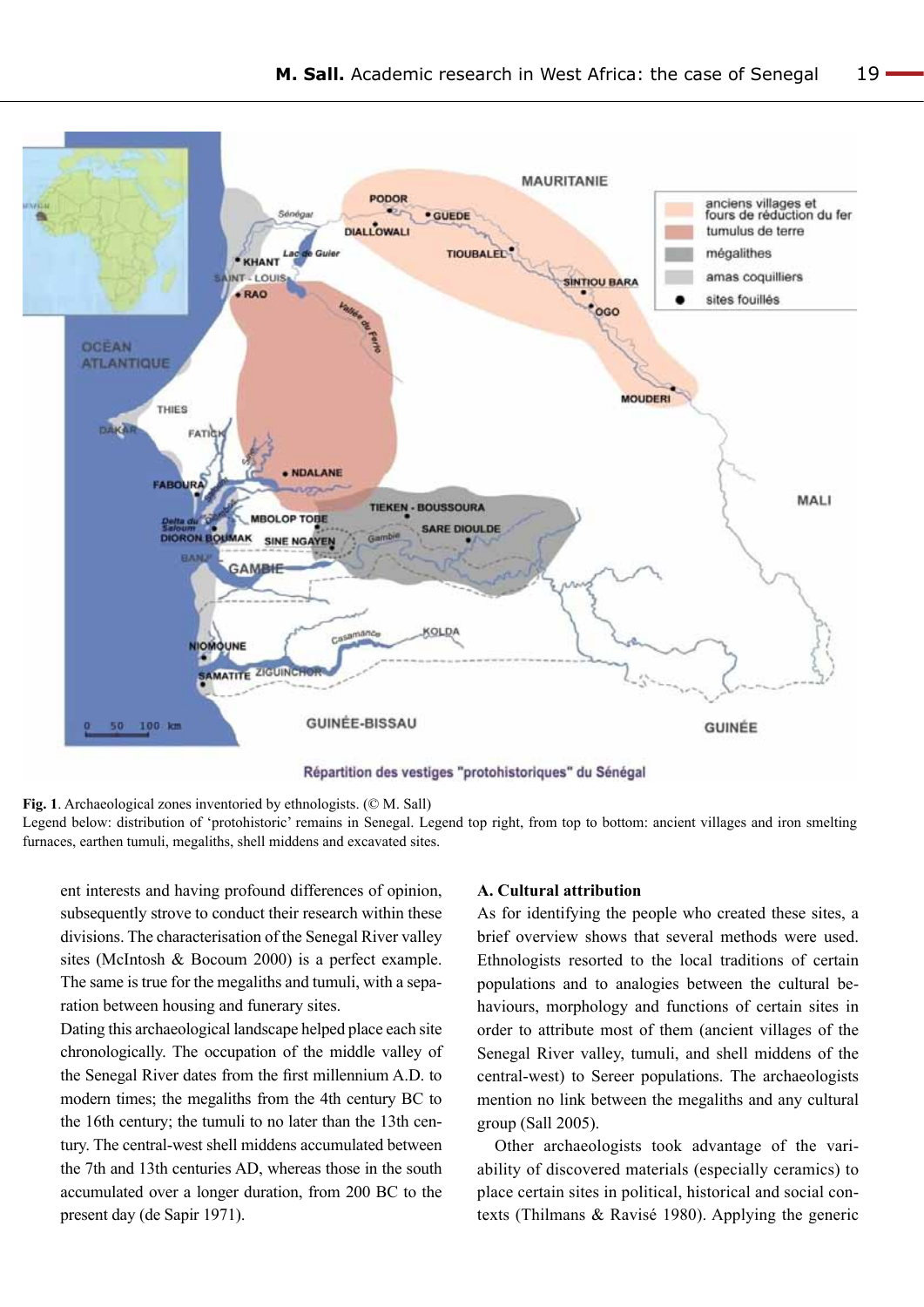

**Fig. 2**. Featured archaeological sites in the heart of Dakar (capital of Senegal). (Photos © M. Sall.)

identity 'Sudan' to all black populations who lived or passed through the Senegal River valley was not supported by archaeologists who attributed certain sites to the Sereer (Sall 2005).

Regarding the shell middens of the south (Casamance), the first archaeological research helped identify four phases of occupation stretching across 19 centuries. The author interpreted these phases based on analogies between past and present ceramics and hypothesised the presence of two groups. The Diola was such a group beginning in the 7th century (de Sapir 1971). However, the interpretation of the pre-eminence of the Diola presence was put into perspective by other ethnoarchaeological research, local traditions and written sources (Sall 2005).

This brief overview of the cultural study of archaeological sites, and above all of methods of interpretation, shows an evolution in the use of some tools. The duration of occupation of some sites until the modern (historical) period and the reference to cultural groups inspired new thinking.

#### **B. Historical archaeology**

Unlike the approach of archaeological pioneers in Senegal, the new generation of archaeologists (five out of ten active in the country) began a vast study of historical sites in the late 1990s.

In this context the first surveys targeted 'deserted villages', with particular attention to the causes of their abandonment (Diop 1985). Others targeted the slave trade, with major excavations carried out on Gorée Island (Thiaw 2010).

The same perspective is noted in the south (Casamance). Indeed, a critical review of the studies addressing the populations of Senegal shows that the long history of this region, which occupies a very important place relative to the sub-region's anthropological issues, remained obscure. Like the Senegal River valley, this region was a melting pot of civilisations where several peoples (Baynounk, Manding, Diola, Sereer, Wolof, Balantes, Peul, Manjaques, Mancagnes, Aramé and Pépels) came to settle in order to benefit from its specific ecological conditions. Analysing this cultural dynamic was subject to archaeological, historical, anthropological, linguistic, geographical, etc., approaches whose conclusions are far from exhaustive or convergent (Sall 2005).

To better understand this dynamic, in addition to my ethnoarchaeological studies, I began archaeological research (surveys and excavations) on ancient Baynounk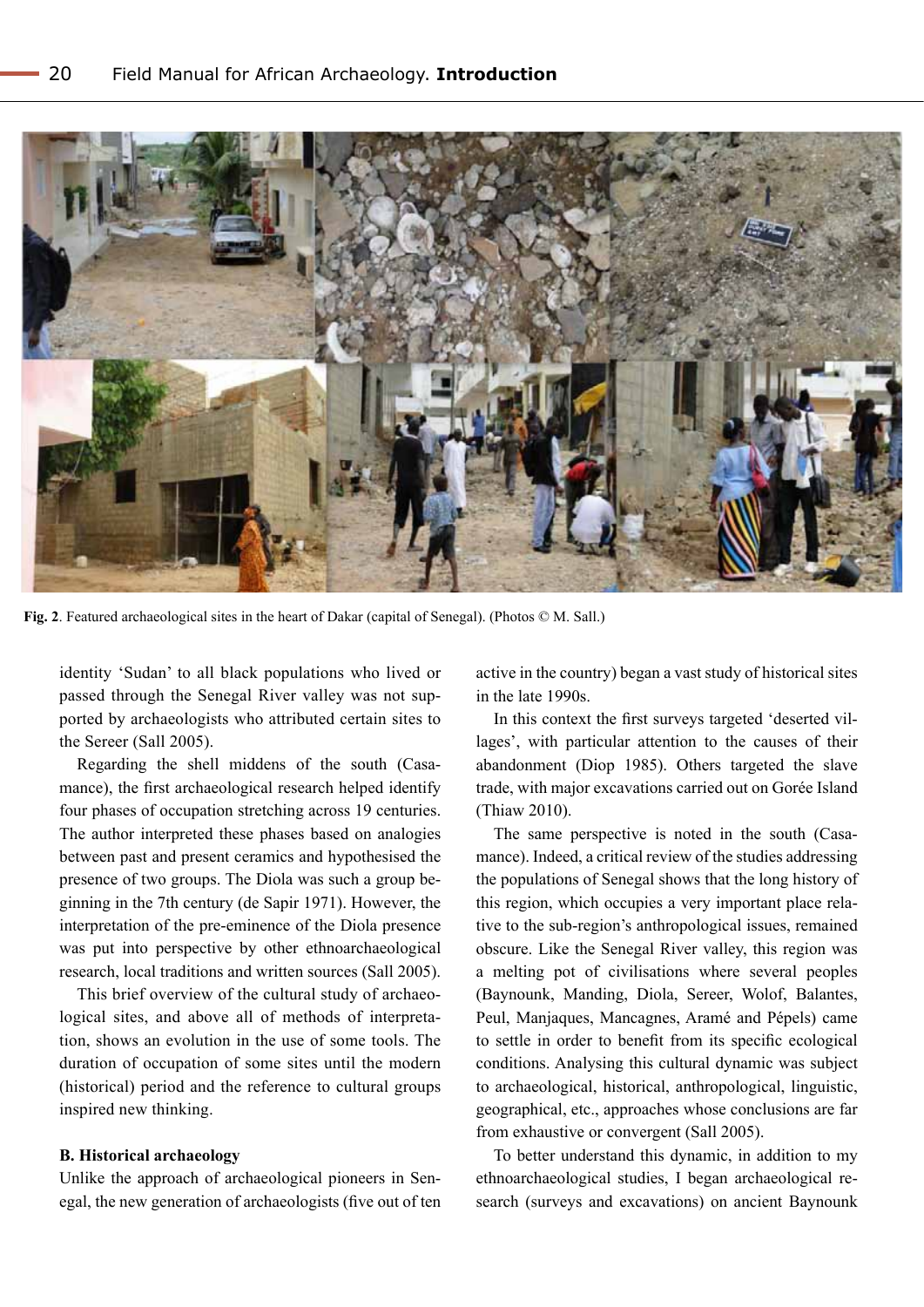villages in the area between the Gambia (Brefet & Bintang) and Guinea-Bissau. Our recent archaeological excavations (2011-12) in ancient Baynounk areas (Djibonker & Butimul) reflect a Baynounk presence in the west, between 1539 and 683 B.C. (dates not yet calibrated). These excavations are being complemented by others at the sites of Gonoum and Koubone (which the Baynounk consider their oldest sites). Surveys in 2014 mobilised 150 Department of History students, attracted by the new emphasis on the archaeology of living societies.

## II. Archaeology, archaeological monuments and THE public

The colonial period's archaeological dynamics did not survive the successful independence movements of the 1960s. Indeed, in Senegal, even if IFAN remained a major research institute, the country's cultural policy neglected this method (archaeology) of documenting the country's cultural history. Such negligence was reflected in the lack of financial backing and above all at the legislative level in Law no. 71-12 of 25 January 1971, which established rules for historical monuments, excavations and discoveries. These rules provided inadequate protection, which had harmful consequences for archaeological sites. Many of them (to which the local populations recognise no connection whatsoever) were literally razed by public authorities and entrepreneurs. Sites in the capital (Dakar) that had been so proudly shown to visitors during the colonial period were not spared (**fig. 2**).

On the other hand, colonial historical monuments (on Gorée, in Dakar and Saint-Louis), the object of the first national and world heritage classification proposals, were well-protected. These were accorded the most importance in schools, and students often mix them in with all archaeology and/or cultural heritage.

However, in addition to the state, people are a serious threat to archaeological monuments and pose the problem of cultural attribution. Indeed, archaeologists often tend to attribute archaeological sites to ancient populations whose descendants live right nearby; but what about the latter's perception? In the Senegal River valley, Halpulaar consider the monuments in question non-Islamic, which motivates a certain indifference on their part. This lack of cultural feeling is also found in the local populations (Wolof, Peul) in the megalith zone. On the other hand, in the shell midden zone, two behaviours are noted.



**Fig. 3**. Mixed cemetery (Christian/Muslim) on a shell midden at Fadiouth. (Photo © M. Sall)

Some archaeological middens became sacred places where Sereer populations conduct libations and that they even use as cemeteries. This is the case with the Fadiouth middens where the village's current residents (whether Muslim or Christian) hold a common belief, symbolised by this monument that functions as a mixed cemetery (**fig. 3**). On the other hand, other middens, which do not have this connection, are literally plundered and the shells sold (**fig. 4**).

This attitude of the people is an exception for sacred historical sites (places of worship, memorials and others), where desecration is inconceivable and conducting any research is difficult – archaeologists are not welcome. These problems are exacerbated by Senegal's lack of qualified human resources.

#### III. Archaeology and training

In Senegal, perceptions of archaeologists and of archaeology are mixed. Indeed, the occupation 'archaeologist' remains peculiar. For some, archaeologists are 'desecrators of tombs', and they are often bewildered at how they can come from the university (thus the city) yet pass their time gathering insignificant objects or digging like a mason. The few (ten) Senegalese archaeologists talk often about their misadventures (being seen as insane or academically incompetent). As in many African countries, archaeological research does not benefit from financial support from public authorities because priority is given to vital sectors (health, nutrition, etc.). This lack of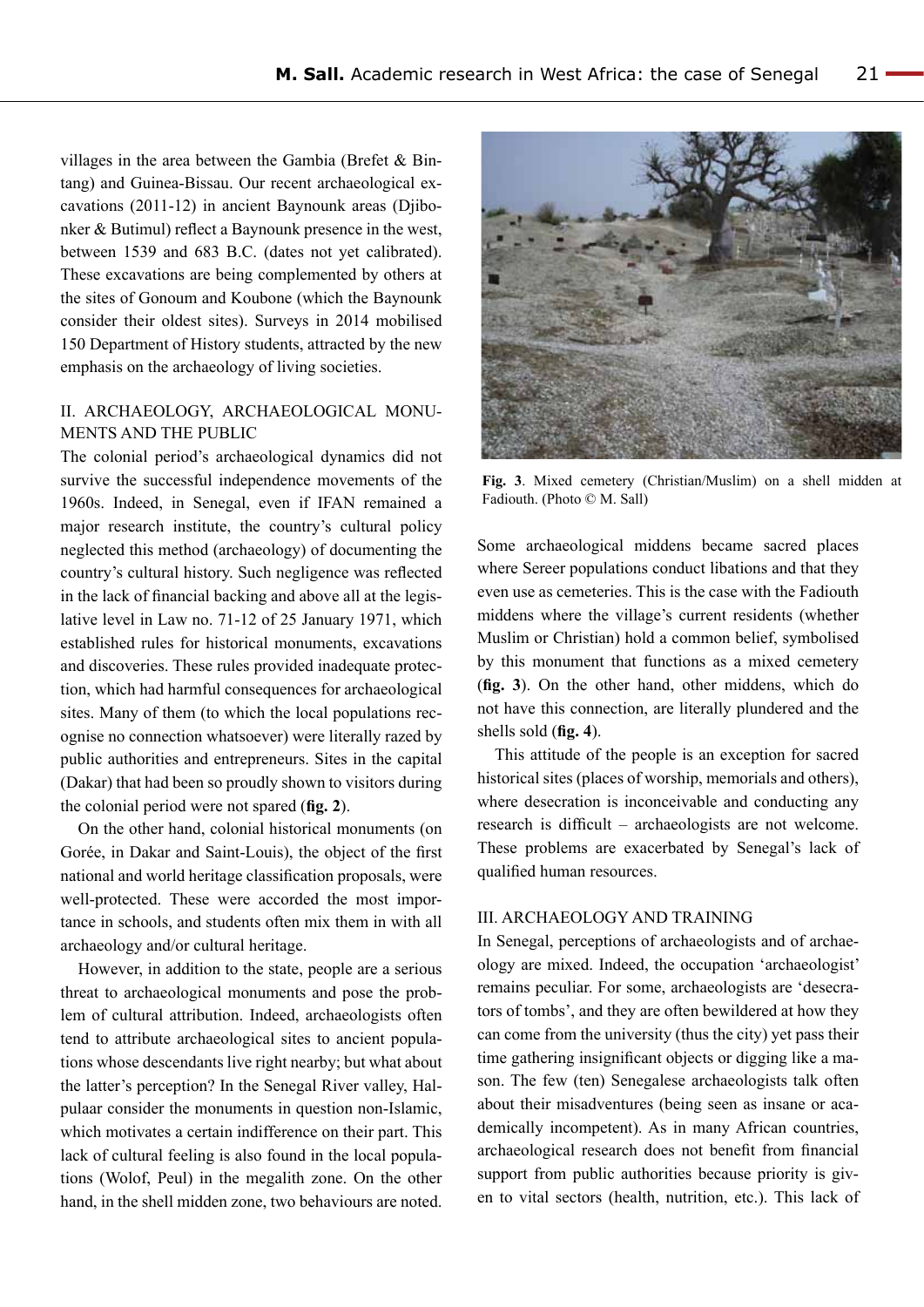

**Fig. 4**. Local people plundering shell middens, and loss of a skull (right). (Photos © M. Sall.)

financing, linked to the high cost of research, still burdens the discipline. However, while early methodological orientation (prehistoric site studies with no reference to societal issues) interested few students (fewer than 15 per year), the inclusion of the connections between archaeology-heritage and development since the 2000s has attracted many more. Thus this science, originally deemed too complicated and expensive, became appealing because of its engagement with questions of development (heritage management) issues. This shift in approach attracted generations of Senegalese and African students captivated by a field innovative in its scientism (close to the natural sciences and cutting across geology, chemistry, geography, anthropology, etc.) and offering a new methodology (field work and excursions, contact with objects). Thus admissions are now in the hundreds (from 100 in 2010, the enrolment of students specialising in archaeology surpassed 300 in 2014) (**fig. 5**).

## **CONCLUSION**

This short presentation shows that archaeology in Senegal, despite the post-colonial initiatives of enthusiasts and ethnologists, still has a long way to go. Indeed, even though research has contributed to a better understand-

ing and dating of certain parts of history, it has not yet gained visibility in the debate over Egyptian and Arab origins attributed to or claimed by populations who, most often, are thoroughly Islamised. Studies have shown that the current map of protohistoric sites, despite its importance as a source for archaeologists, must be reviewed in order to fix methodological problems: Are the sand mounds observed in the Senegal River valley only islets that remain unflooded? Did others, categorised as tumuli and sometimes found next to basins, have the same function as those in the valley? All this goes to show the need to account for the existence of probable links between cultural provinces, beyond their geographical space, in order to better understand connections between cultural behaviours (eating, burial, etc.) and settlement strategies (housing). Answering these questions requires extensive archaeological research campaigns that unfortunately are hindered by the triple problem of poor existing legislation, the difficulty of mobilising resources and scarce human resources. For the last aspect (training), extending archaeological research to historical or memorial sites and to their relationship to questions of development will help train new actors in cultural development.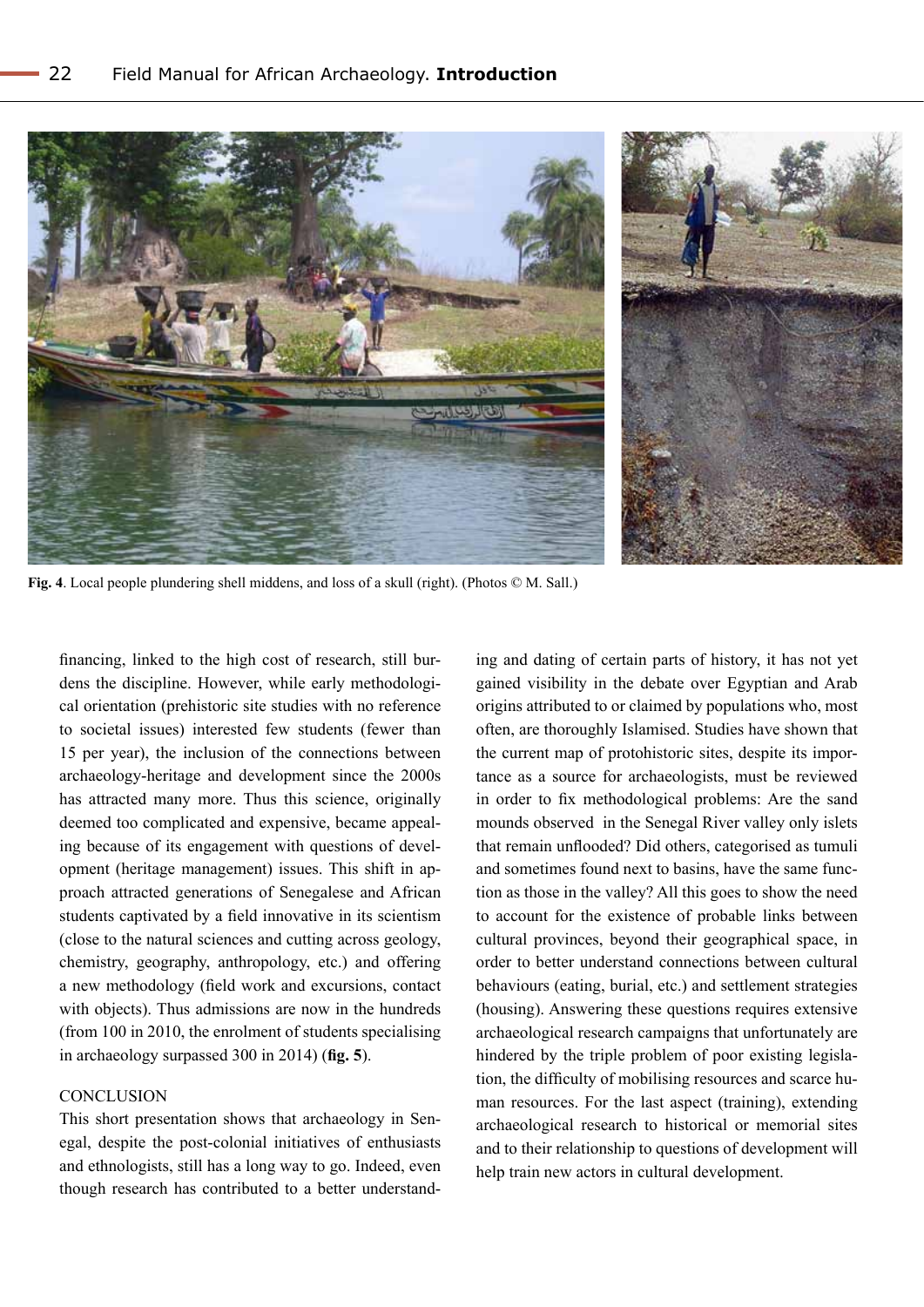

**Fig. 5**. Training students on historical sites. (Photos © M. Sall.)

#### **REFERENCES**

Linares de Sapir, O. 1971. 'Shell middens of Lower Casamance and problems of Diola Protohistory'. *West African Journal of Archaeology* 1: 23-54.

Martin, V. & Becker, C. 1974. 'Vestiges protohistoriques et occupation humaine au Sénégal'. *Annales de Démographie historique.* Paris: Mouton, pp. 403-429.

McIntosh, S.K. & Bocoum, H. 2000. 'New perspectives on Sincu Bara, a first millenium site in the Senegal Valley'. *African Archaeological Review* 17: 1-43.

Sall, M. 2005. *Traditions céramiques, identités et peuplement en Sénégambie. Ethnographie comparée et*  *essai de reconstitution historique*. Oxford: Archaeopress (coll. 'B.A.R. International Series', no. 1407; coll. 'Cambridge Monographs in African Archaeology', no. 63).

Thiaw, I. 2010. 'L'espace entre les mots et les choses : mémoire historique et culture matérielle à Gorée (Sénégal)'. In I. Thiaw (dir.), *Espace, culture matérielle et identités en Sénégambie.* Dakar: CODESRIA, pp. 39-66.

Thilmans, G. & Ravisé, A. 1980. *Protohistoire du Sénégal. Sinthiou Bara et les sites du fleuve*. Dakar: Institut français d'Afrique noire (coll. 'Mémoires de l'IFAN', no. 91 (2)).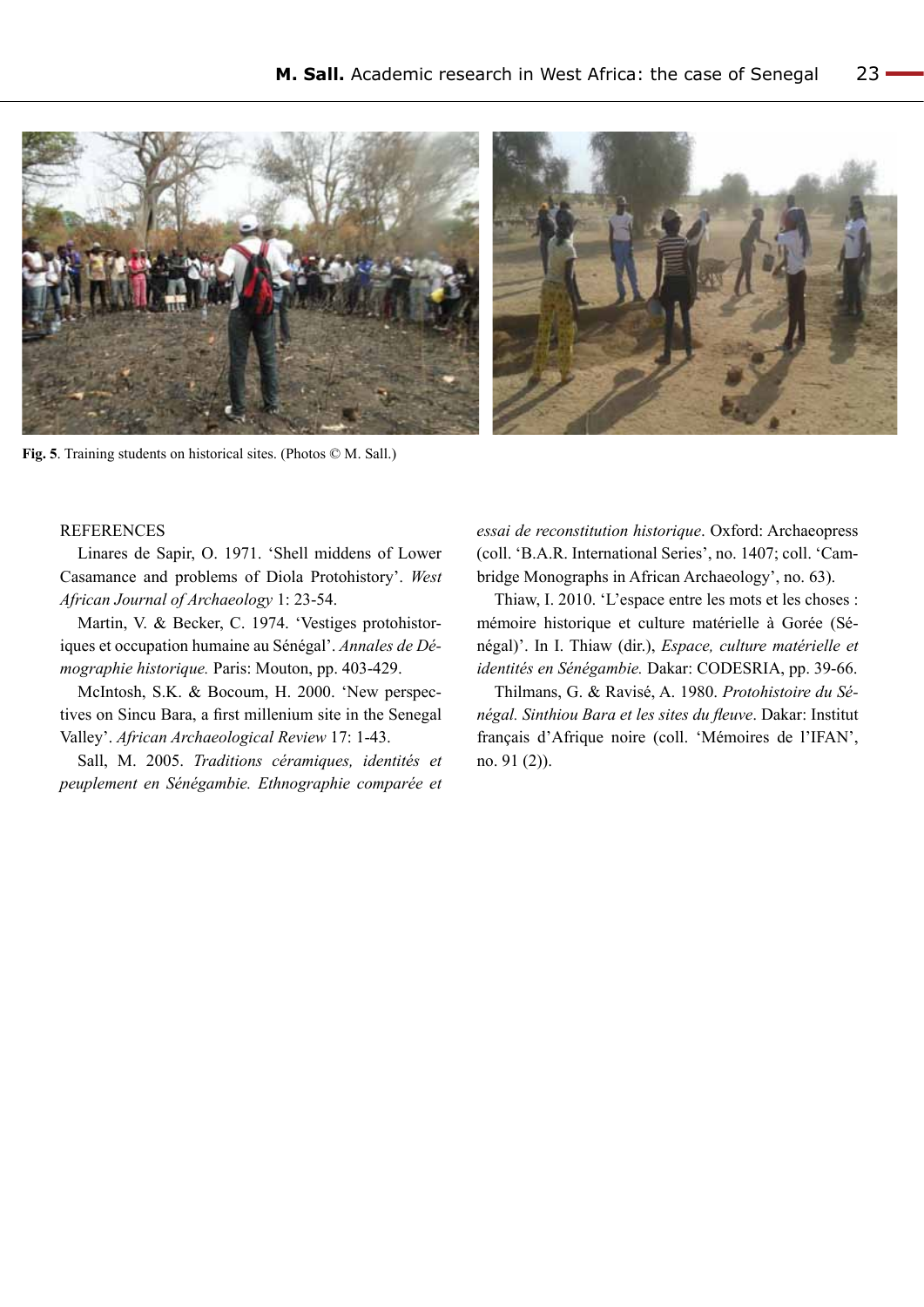## AFRICAN PERSPECTIVES ON ACADEMIC RESEARCH: THE CASE OF CAMEROON

**Christophe Mbida Mindzie**1

#### **INTRODUCTION**

Archaeology as an academic discipline has only recently been introduced to Cameroonian universities. It evolved originally as an auxiliary to history, and it was first taught as an elective in the History Department of the University of Yaoundé – at that time the country's only university. A Department of Art and Archaeology was created as part of the university reform of 1993. In the twenty years since, teaching and research in archaeology at Cameroonian universities have generally progressed quite happily. This text will offer a brief history of archaeological research in the country from the end of the 20th century through the beginning of the 21st, and will sketch the challenges and perspectives facing teaching and research in this discipline.

## I. ARCHAEOLOGICAL RESEARCH IN CAMEROON AT THE END OF the 20th CENTURY

Archaeology was first practiced in Cameroon by enthusiasts and amateurs who, for the most part, were employed by the colonial administration during the 1930s. Among them were several colonial administrators (E.M. Buisson, J. Fourneau, J. Guillou, J.B. Jauze), a physician (M.D.W. Jeffreys), and a church official (Georges Schwab). From 1936 on, however, the man considered the 'father' of Cameroonian and Chadian archaeology, Jean-Paul Lebeuf, a researcher at the French National Centre for Scientific Research (CNRS), conducted intensive ethno-archaeological research in northern Cameroon. With his wife, Annie Masson Detourbet Lebeuf, also a CNRS researcher, he inaugurated the first phase of professional archaeology in Cameroon. Their research programmes dedicated to discovering the lost Sao civilisation continued until the 1980s (Essomba 1986).

In the years following Cameroon's independence in 1960, an institutional innovation gave rise to a Cameroonian research structure, the Office national de la Recherche scientifique et technique (ONAREST, national

office for scientific and technical research), which later became the Délégation générale à la Recherche scientifique et technique (DGRST, general delegation for scientific and technical research). This was then integrated into the Ministry for Higher Education and Scientific Research (MESRES). These bodies, given the responsibility for overseeing research, developed and launched the first Cameroonian archaeological research programmes, specifically through the Centre d'Études et de Recherches anthropologiques (CREA, centre for anthropological study and research), a part of the Institut des Sciences humaines (ISH, institute of human sciences). It is for this reason that the first meeting of archaeologists from Cameroon, held in Garoua from 26 to 28 February 1979, took place under the auspices of ONAREST, and the first international conference on archaeology in Cameroon, held January 1986, was chaired by MESRES.

Cameroonian research institutions established cooperation and collaboration agreements with those of other countries or with foreign universities, which even provided financial and logistical support to some of its programmes. This allowed the CNRS team led by J.-P. Lebeuf to pursue their research in the northern part of the country, soon joined by researchers from the Office de Recherche scientifique et technique outremer (ORSTOM, office of scientific and technical research overseas), including Marliac and Gauthier. Nicolas David began carrying out digs in the Bénoué region with the support of the University of Pennsylvania in 1967 and later the 'Mandara archaeological project' with the University of Calgary in Canada. In the early 1980s, under the direction of Professor Pierre de Maret, the Mission belge de Recherches anthropologiques began working in southern Cameroon in partnership with the ISH, but later the Université libre de Bruxelles (ULB) and the University of Yaoundé signed a cooperation agreement (Essomba 1992; Delneuf *et al.* 1998).

We should note that a large number of ISH research programmes were run by university faculty members. It was in this way that archaeology became a part of the academic universe in Cameroon. In the beginning, the

<sup>1</sup> University of Yaoundé I, Faculty of Arts, Letters and Humanities, Cameroon.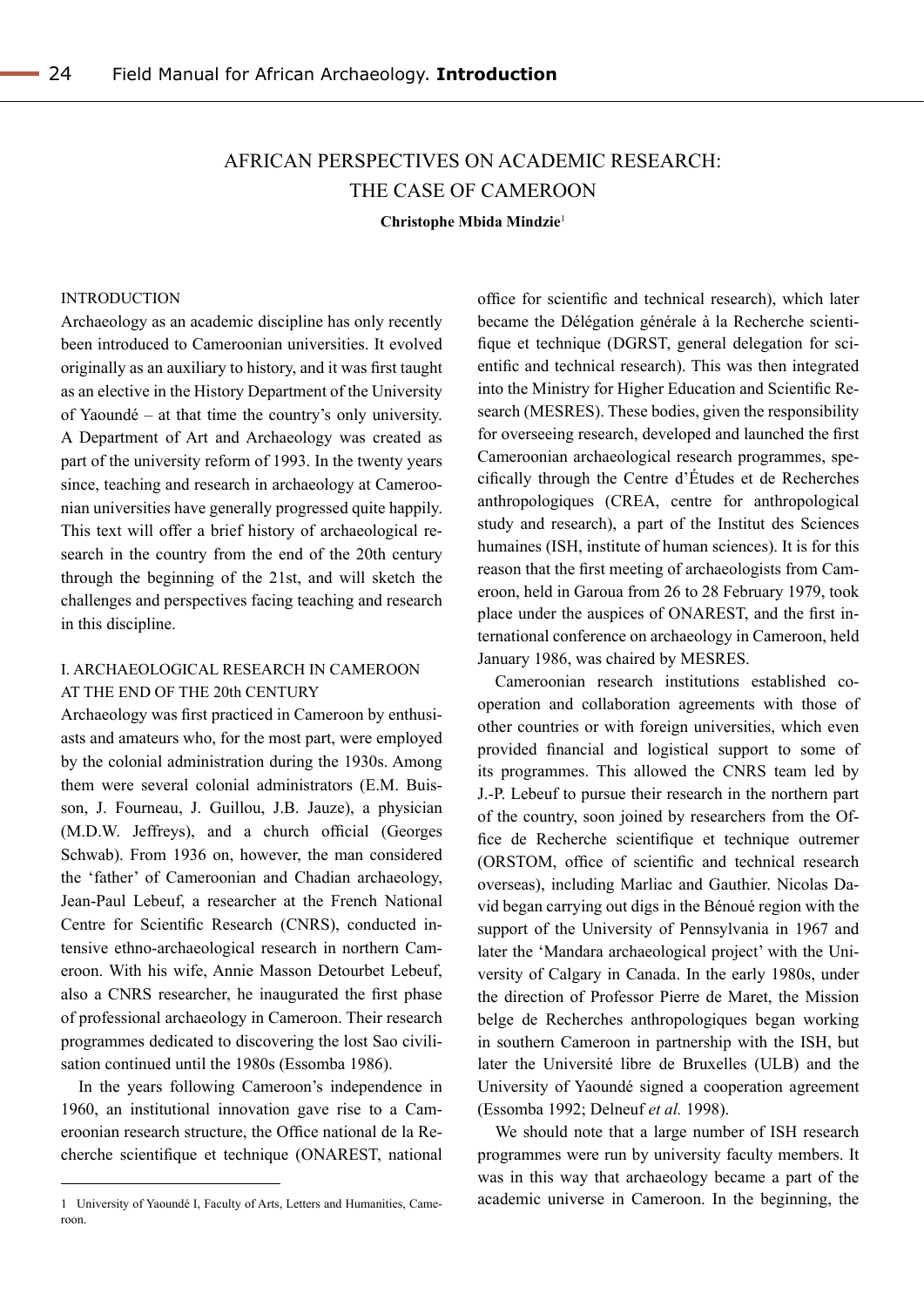discipline was considered an auxiliary to history. The Reverend Father Mveng played a pioneering role in that regard. He is the first Cameroonian historian to have turned to archaeology, with some publications of interest. But it was his disciple, Professor J.-M. Essomba, who first taught archaeology in the University of Yaoundé Department of History in 1975. These elective courses remained very theoretical, as the institution had no archaeological research programme. Research programs run by ISH and foreign institutions such as ULB, ORSTOM, CNRS, and the University of Calgary offered opportunities for fieldwork.

In January 1993 Cameroon took another step forward with its university reform. Six new state universities were created. Academic institutions set goals to improve educational offerings both quantitatively and qualitatively. The guiding principles behind these changes included, among others, broad academic and management autonomy, professionalisation and increased educational opportunities, and expanding inter-university and international cooperation. Academically, a Faculty of Arts, Letters, and Humanities was established at the University of Yaoundé I, and with it a new Department of Art and Archaeology. It also provided teaching in the field of heritage management. The reform assigned specific tasks to university faculty, namely teaching, research, scientific advancement, and development support (Fouda Ndjodo *et al.* 2012).

## II. ARCHAEOLOGY IN CAMEROON AT THE BEGIN-NING OF THE 21st CENTURY: ISSUES, CHALLENGES, **PERSECTIVES**

The third millennium opened on a new context in Cameroon. The ISH closed in 1991 following the political turmoil of the period; a Department of Arts and Archaeology, lacking equipment and adequate funding, opened at the University of Yaoundé I; the country was engaged in major infrastructure works which would affect cultural heritage. Archaeologists took advantage of this opportunity to get funding for fieldwork and basic facilities. It was at this time that first archaeological monitoring programmes for large projects – preventive archaeology programmes – were introduced.

The Bertoua-Garoua Boulaï (BGB), Lolodorf-Kribi-Campo, and Ngaoundéré-Touboro-Bogdibo roads, the Chad-Cameroon pipeline, the Dibamba and Mpolongwé power plants, and the Mbalam mining concession were among the first cases of applied preventive archaeology. These projects involved faculty from the University of Yaoundé I, and offered a suitable framework for carrying out their missions. Students were exposed to practical training in the field, research was made possible by the discovery of new sites and the acquisition of new materials, scientific promotion by publications, and development support by the expertise brought to these projects. We think that these are positive contributions which allow us to be optimistic about the future of archaeological research in Cameroon and Central Africa.

What today are the challenges and perspectives that face archaeological teaching and research in Cameroon? The first challenge is to consolidate structures in order to train enough personnel and ensure minimum equipment and funding for programmes. Academic training in the fields of art and archaeology originally benefited from the competition between the various programmes run by the institutions named above, which is to say the CNRS, ORSTOM – which became the IRD (Institut de Recherche pour le Développement, or Institute of Development Research ), the ULB, and the 'Mandara Archaeological Project', Tübingen University. They gave a certain number of students the opportunity to obtain scholarships for doctoral studies. Theses in archaeology were defended by students originally educated at the University of Yaoundé – which, following the reform of 1993, became Yaoundé I – at Paris-Sorbonne University, ULB, and Laval University in Canada. We should highlight the role played by the Prehistory Section of the Royal Museum for Central Africa, which hosted all the doctoral students trained in Belgium.

The manner in which our administrations function is another obstacle to overcome. They must break down their barriers and build synergies through joint programmes and projects and their managers must be animated by a sense of the public interest. The lacklustre results a few years ago of the cultural component of the 'Environmental and Social Capacity Building for the Energy Sector Project' (PReCESSE) intended for preventive archaeology and financed by the World Bank, are a good example and a lost opportunity (Mbida Mindzie, forthcoming). Our training institutions will never achieve the professionalisation goals they have been set if they do not work with the sectors requiring the skills they teach and if they are not aware of the needs of the labour market. It is possible to federate research programmes and projects